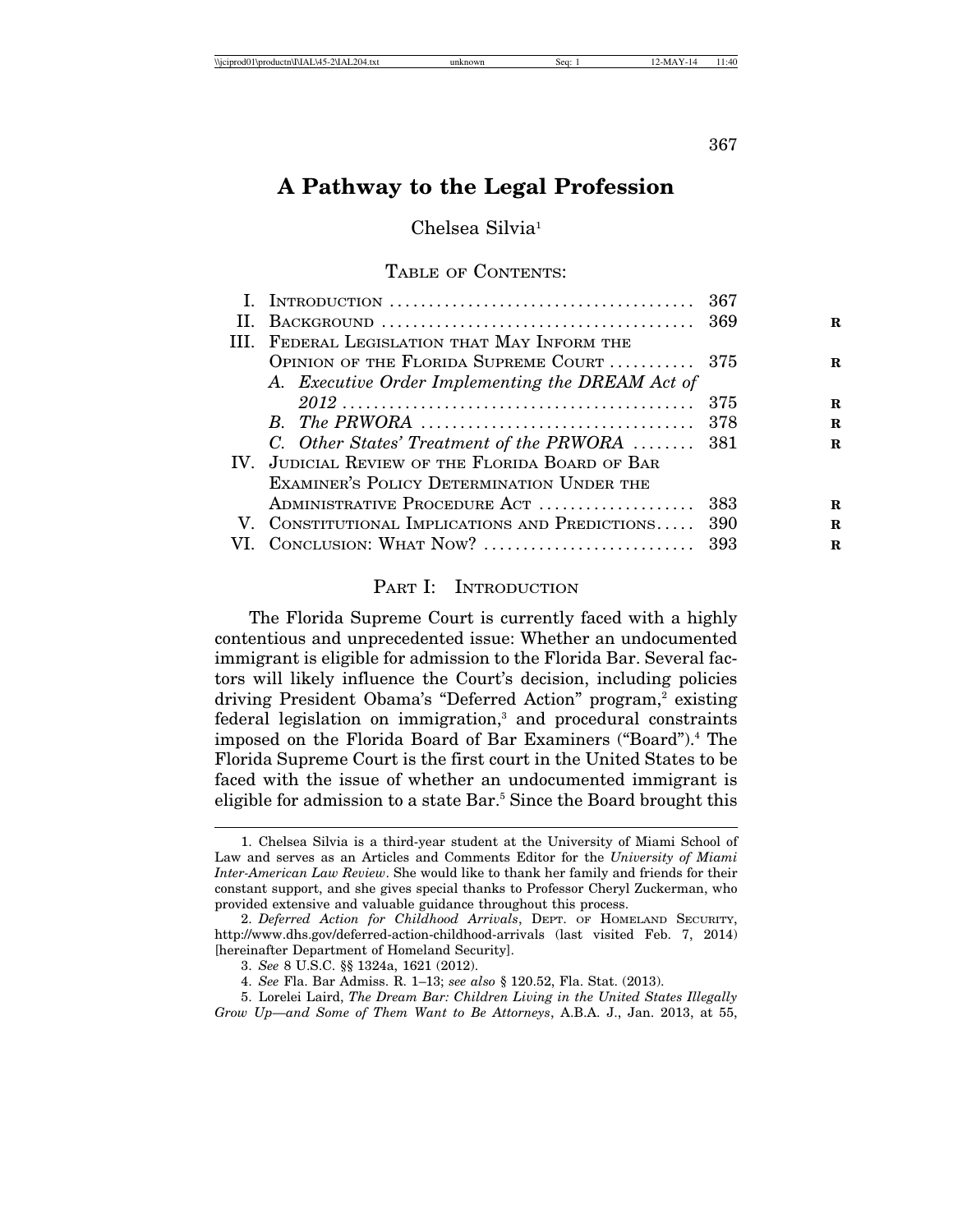issue before the Florida Supreme Court, California and New York have been faced with an identical question.<sup>6</sup>

Jose Manuel Godinez-Samperio arrived in the United States when he was 9 years old.7 When he arrived in this country, Mr. Godinez-Samperio only spoke Spanish.<sup>8</sup> However, he quickly and successfully immersed himself into American society, not only learning English, but also excelling academically.9 While in law school, Mr. Godinez-Samperio received several book awards for receiving the highest grades in his classes, and was awarded a privately funded scholarship to pay for his education.10 He attended high school in Florida, where he graduated valedictorian of his class and earned a private scholarship to New College.<sup>11</sup> Thereafter, Mr. Godinez-Samperio attended law school at Florida State University and graduated with honors.<sup>12</sup> Mr. Godinez-Samperio passed the exam portion of the Florida Bar Exam, but has not yet been admitted to the Florida Bar because the Board has determined that he is not eligible for admission because he is not a legal citizen of the United States.13 Based on its review of Mr. Godinez-Samperio's personal credentials, the Board has confirmed Mr. Godinez-Samperio would have passed the character and fitness portion of the Bar Exam if he was authorized to reside in the United States.14 He is now contesting the Board's determination that he is ineligible for admission to the Florida Bar, and is requesting that the Court recognize his hard work and accomplishments by directing the Board to admit him to the Florida  $Bar.^{15}$ 

Part II of this note contextualizes Mr. Godinez-Samperio's

*available at* http://www.abajournal.com/magazine/article/the\_dream\_bar\_some\_ children\_living\_in\_the\_united\_states\_illegally/.

<sup>6.</sup> *See* In re Garcia, 315 P.3d 117 (Cal. 2014); *see also* Kirk Semple, *Bar Exam Passed, Immigrant Still Can't Practice Law*, N.Y. TIMES, Dec. 3, 2013, at A30, *available at* http://www.nytimes.com/2013/12/04/nyregion/for-immigrant-passing-thebar-exam-wasnt-enough.html?\_r=0.

<sup>7.</sup> Laird, *supra* note 5, at 51.

<sup>8.</sup> *See* Applicant's Resp. to Pet. of Board at 2, Florida Board of Bar Examiners Re: Question as to Whether Undocumented Immigrants are Eligible for Admission to the Florida Bar, No. 11-1631 (Fla. filed Dec. 13, 2011) [hereinafter Undocumented Immigrant Eligibility Case], *available at* http://www.floridasupremecourt.org/pub\_ info/summaries/briefs/11/11-2568/Filed\_03-07-2012\_Respondent\_Brief.pdf.

<sup>9.</sup> *Id.* 10. *Id.*

<sup>11.</sup> Laird, *supra* note 5, at 51.

<sup>12.</sup> *See* Applicant's Resp., *supra* note 8, at 2.

<sup>13.</sup> *Id.* at 3–4.

<sup>14.</sup> *See id.* at 4.

<sup>15.</sup> *Id.* at 19.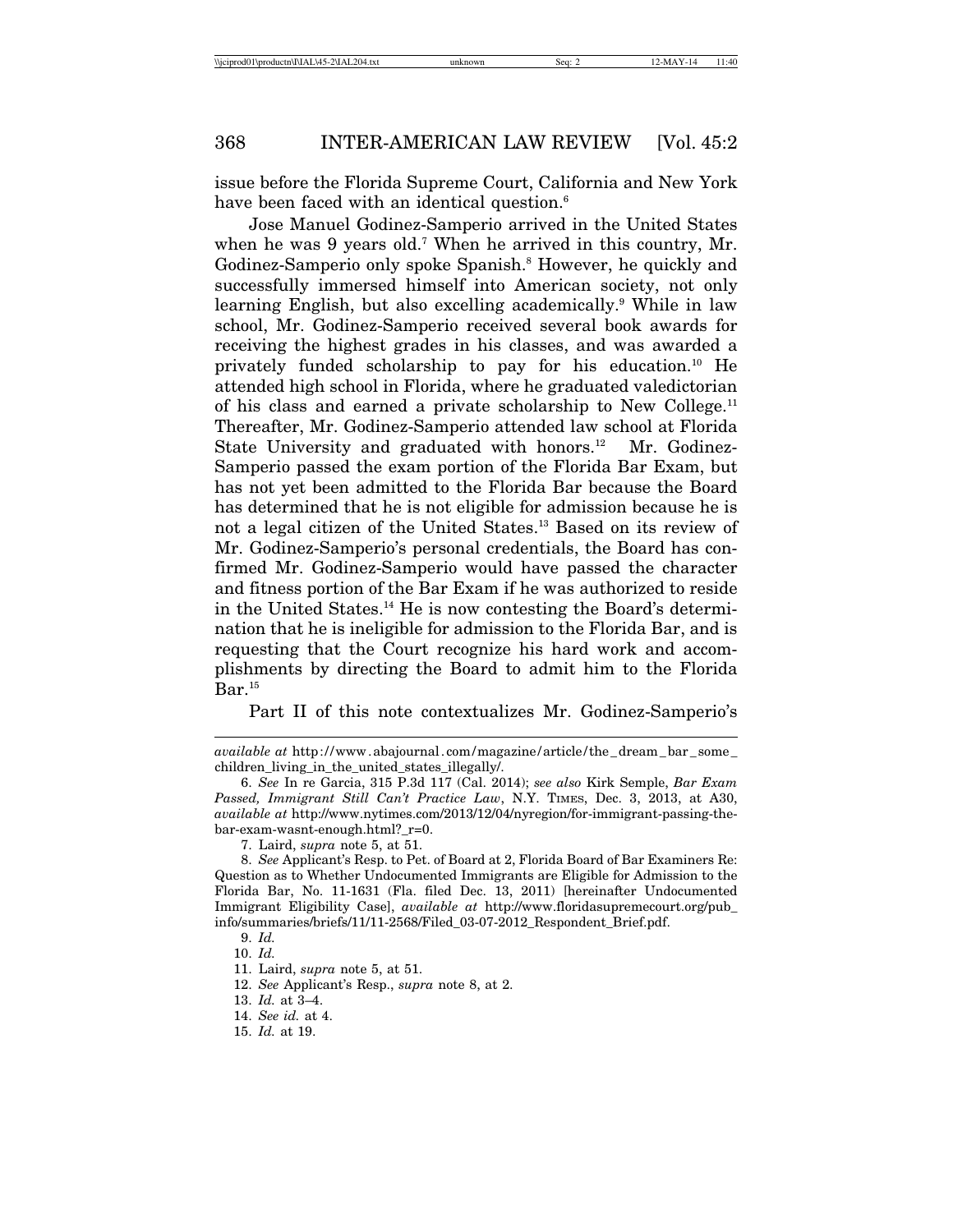plight by providing a summary of the case's history. Part III of this note discusses federal legislation that could potentially inform the Florida Supreme Court's opinion as to whether Mr. Godinez-Samperio should be admitted to the Florida Bar. Most importantly, Part III analyzes the Personal Responsibility and Work Opportunity Act, ("PRWORA"),<sup>16</sup> an instrument of federal legislation prohibiting states from extending a state or local benefit to an ineligible undocumented immigrant.17 Part IV analyzes the argument proffered by Mr. Godinez-Samperio, who argues that the Board does not have the authority to enter a policy, which has the effect of a rule, without going through the formal rulemaking process.18 Part IV discusses and evaluates this argument under Florida's Administrative Procedure Act and current administrative law doctrine.19 Further, Part IV also assesses the legal validity of the Mr. Godinez-Samperio's argument, because the outcome of this issue will determine what standard of review the Court will apply to the Board's policy determination regarding Mr. Godinez-Samperio's admission to the Florida Bar. Once the standard of review is determined, it will be easier to make an accurate prediction as to whether the Court will direct the Board to admit Mr. Godinez-Samperio and other similarly-situated applicants to the Florida Bar, or affirm the Board's determination that undocumented immigrants are ineligible for admission to the Florida Bar. In Part V, this note discusses the constitutional implications of the Florida Supreme Court's decision as well as the potential outcome of this case if the Court is influenced by policy considerations, rather than by federal or state legislation. Finally, Part VI offers some concluding thoughts and predictions about the future of Mr. Godinez-Samperio's case.

# PART II: BACKGROUND

The Board is an administrative agency of the Florida Supreme Court, which was created by the Court to enforce rules related to bar admission.<sup>20</sup> The Board has the responsibility to "ensure that each applicant has met the requirements of the rules with regard to character and fitness, education and technical com-

<sup>16. 8</sup> U.S.C. § 1621(d) (2012).

<sup>17.</sup> *Id.* at § 1621(c) (defining a state or local benefit as a grant, contract, loan, or professional license).

<sup>18.</sup> Applicant's Resp., *supra* note 8, at 5.

<sup>19.</sup> *See* Fla. Stat. § 120.52 (2013).

<sup>20.</sup> Fla. Bar Admiss. R. 1–13.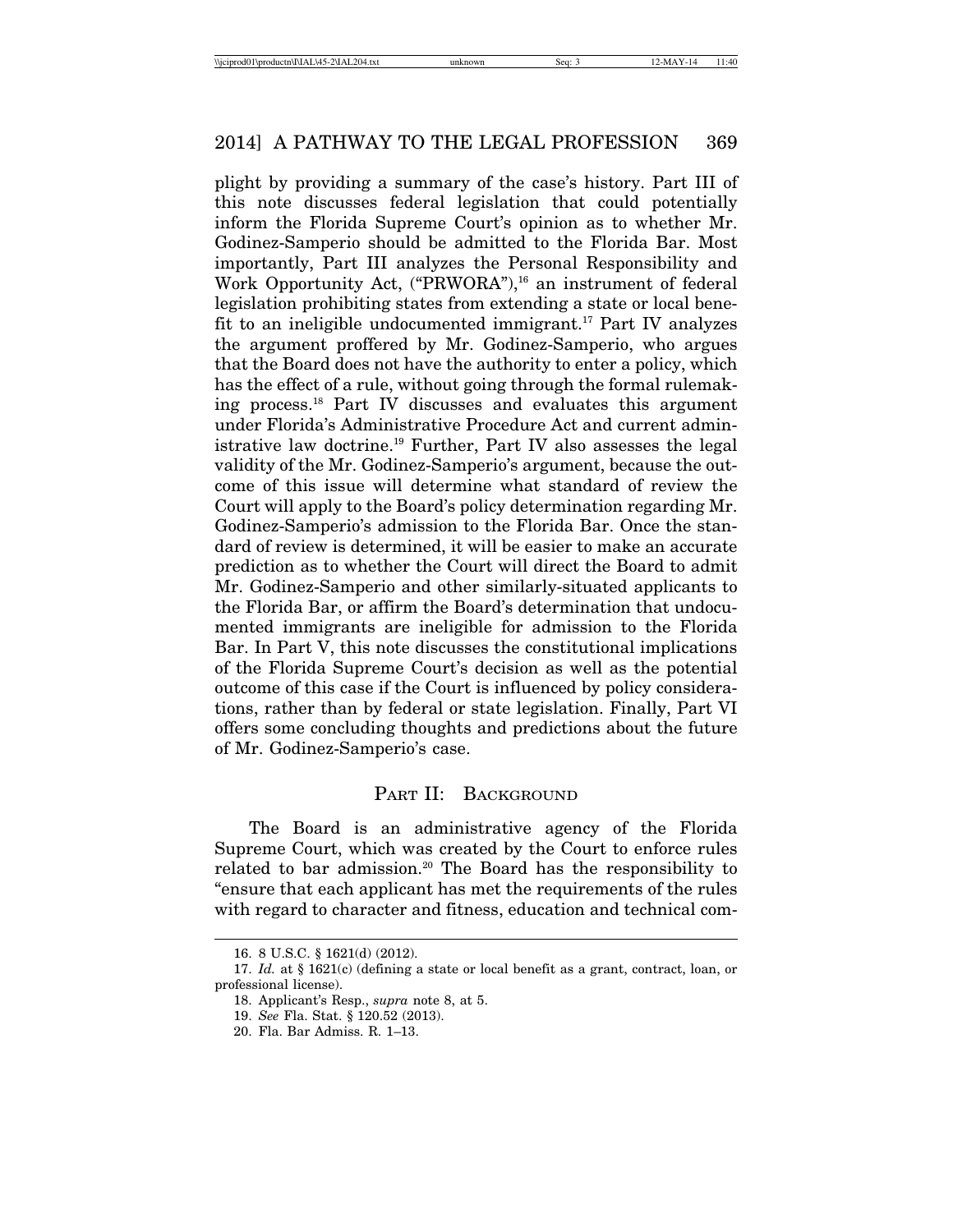petence prior to recommending an applicant for admission."21 The Florida Supreme Court is directly responsible for determining the requirements of eligibility for admission to the Florida Bar because the admission of attorneys to the practice of law is a judicial function.22 The Court has delegated regulatory authority to the Board, but has retained authority to approve changes to the rules.23 Thus, all rules related to the admission of attorneys to the Florida Bar must be reviewed, approved, and promulgated by the Florida Supreme Court.<sup>24</sup> To modify a rule, a petition must be filed to the Court for its approval.<sup>25</sup> Any applicant who is not satisfied with an administrative decision of the Board may file a petition seeking a waiver of the rule if the decision is not related to character and fitness matters.26 The Florida Supreme Court can render advisory opinions addressing the validity of a petition or general law, and has inherent authority to answer requests for advisory opinions by agencies acting on its behalf. $27$ 

In 1986, the Florida Supreme Court adopted procedures for issuing advisory opinions on the unlicensed practice of law.28 Although advisory opinions were originally intended to inform legislators and lower courts on the constitutionality of a proposed law or statute, the advisory opinion procedure had "developed far differently from its original intent" because Florida courts have now begun to "restate and redefine the prohibition on unauthorized practice of law, thereby raising new questions for both lawyers and nonlawyers."29

In compliance with the waiver rule,<sup>30</sup> Mr. Godinez-Samperio filed a petition with the Board on March 4, 2011, to waive the rule that required him to provide proof of his immigration status.<sup>31</sup> On April 28, 2011, the Board advised Mr. Godinez-Samperio that his

29. Robert M. Sondak, *Access to Courts and the Unauthorized Practice of Law*, FLA. B.J., Feb. 1999, at 14, 15 (examining the "opinions and other activities which have grown out of the court's 10 years of advisory opinions.").

30. *See* Fla. Bar Admiss. R. 2–30.

31. Resp. to Applicant's Mot. to Conclude Invest. at 2, Undocumented Immigrant Eligibility Case, No. 11-1631 (Fla. filed Dec. 13, 2011), *available at* http://www.

<sup>21.</sup> *Id.* at R. 1–14.2.

<sup>22.</sup> *See id*. at R. 1–11, 1–12.

<sup>23.</sup> *Id*. at R. 1–12, 1–13.

<sup>24.</sup> *Id*. at R. 1–12.

<sup>25.</sup> *See id*.

<sup>26.</sup> Fla. Bar Admiss. R. 2–30.

<sup>27.</sup> Fla. Const. art. V, § 3(b)(1); *see also* In re Advisory Opinion Concerning Applicability of Chapter 119, Florida Statutes, 398 So. 2d 446, 447 (Fla. 1981).

<sup>28.</sup> The Florida Bar Re Rules Regulating the Florida Bar, 494 So. 2d 977, 1115–16 (Fla. 1986).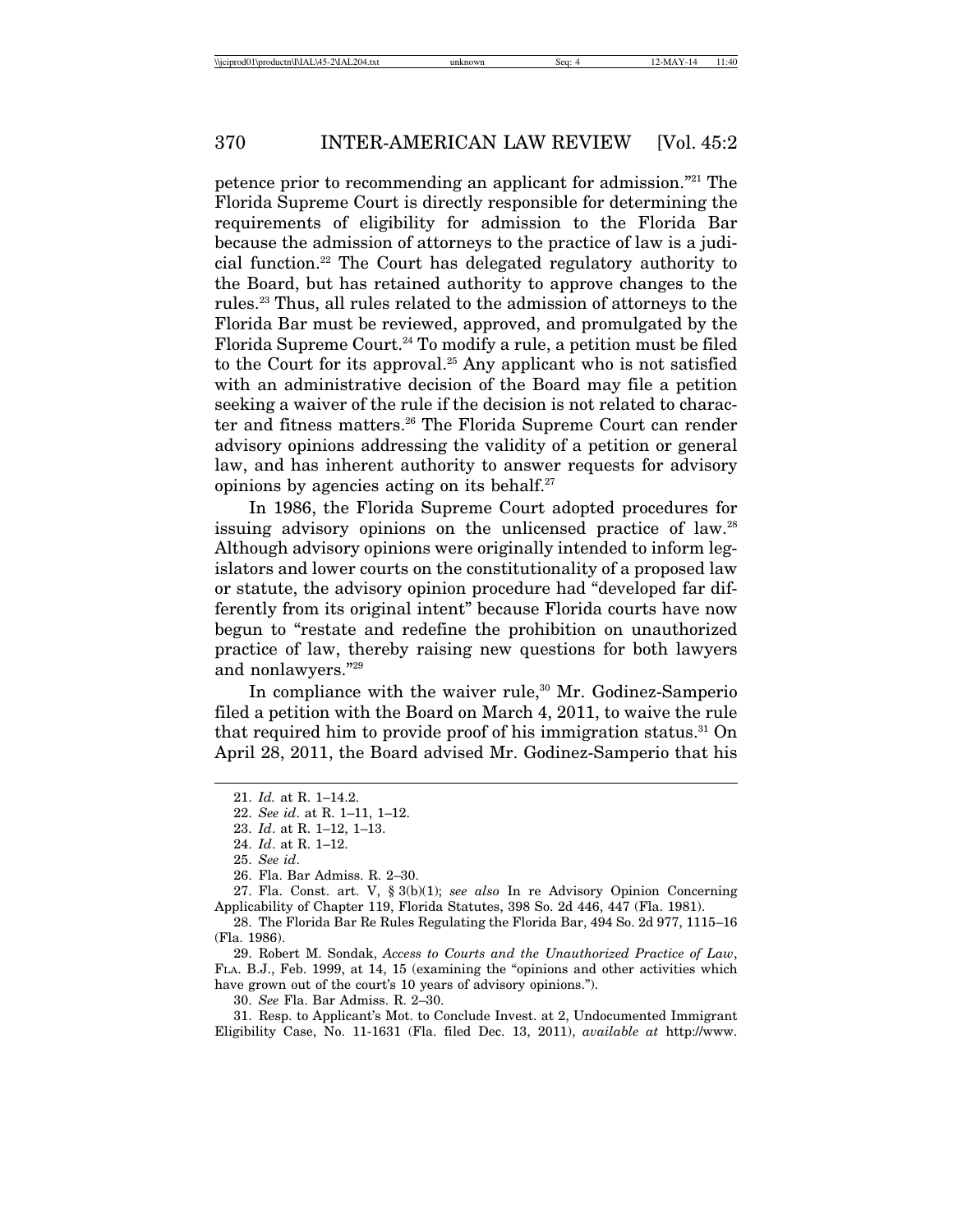petition for waiver of the rule had been granted.32 Relying on the waiver, Mr. Godinez-Samperio studied for three months for the July 2011 examination, and subsequently took and passed the exam.33 However, on November 23, 2011, Mr. Godinez-Samperio was notified that the Board was postponing its consideration of his qualifications for admission to the Bar so that it could request an advisory opinion from the Florida Supreme Court regarding eligibility of bar applicants based on their immigration status.<sup>34</sup> On December 13, 2011, the Board filed a petition for an advisory opinion with the Florida Supreme Court to inquire as to whether Mr. Godinez-Samperio and future similarly-situated applicants are eligible for admission to the Florida Bar.35

Several amicus curiae briefs have been filed on behalf of Mr. Godinez-Samperio in support of his admission to the Florida Bar.<sup>36</sup> Notably, the DREAM Bar Association, which Mr. Godinez-Samperio co-founded, $37$  is "an unincorporated organization that welcomes undocumented and allied legal professionals, law students, and aspiring law students."38 The DREAM Bar Association filed a particularly compelling amicus brief on behalf of Mr. Godinez-Samperio.39 The DREAM Bar Association's purpose is to provide a forum for undocumented professionals and students to find opportunities to develop skills necessary for the legal profession through volunteer and pro bono activities.<sup>40</sup> On behalf of Mr. Godinez-Samperio, the DREAM Bar Association's brief asks the

36. Laird, *supra* note 5, at 52.

37. *See id.*

39. *See* Br. of Dream Bar Ass'n, *supra* note 33, at 1. 40. *Id*.

floridasupremecourt.org/pub\_info/summaries/briefs/11/11-2568/Filed\_08-06-2012\_ Response\_Motion\_Conclude\_Investigation.pdf.

<sup>32.</sup> *See id.*

<sup>33.</sup> Br. of Dream Bar Ass'n in Support of Applicant's Resp. to Pet. at 13, Undocumented Immigrant Eligibility Case, No. 11-1631 (Fla. filed Dec. 13, 2011), *available at* http://www.floridasupremecourt.org/pub\_info/summaries/briefs/11/11- 2568/Filed\_03-22-2012\_Amicus\_Dream\_Bar.pdf.

<sup>34.</sup> Reply to Applicant's Resp. to Board's Pet. at 5, Undocumented Immigrant Eligibility Case, No. 11-1631 (Fla. filed Dec. 13, 2011), *available at* http://www. floridasupremecourt.org/pub\_info/summaries/briefs/11/11-2568/Filed\_03-29-2012\_ Reply.pdf.

<sup>35.</sup> Pet. for Advisory Op. at 1, Undocumented Immigrant Eligibility Case, No. 11- 1631 (Fla. filed Dec. 13, 2011), *available at* http://www.floridasupremecourt.org/ pub\_info/summaries/briefs/11/11-2568/Filed\_12-13-2011\_Petition.pdf.

<sup>38.</sup> Dream Bar Ass'n Mot. to File Br. at 2, Undocumented Immigrant Eligibility Case, No. 11-1631 (Fla. filed Dec. 13, 2011), *available at* http://www.florida supremecourt.org/pub\_info/summaries/briefs/11/11-2568/Filed\_03-19-2012\_Dream\_ Bar\_Amicus\_Motion.pdf.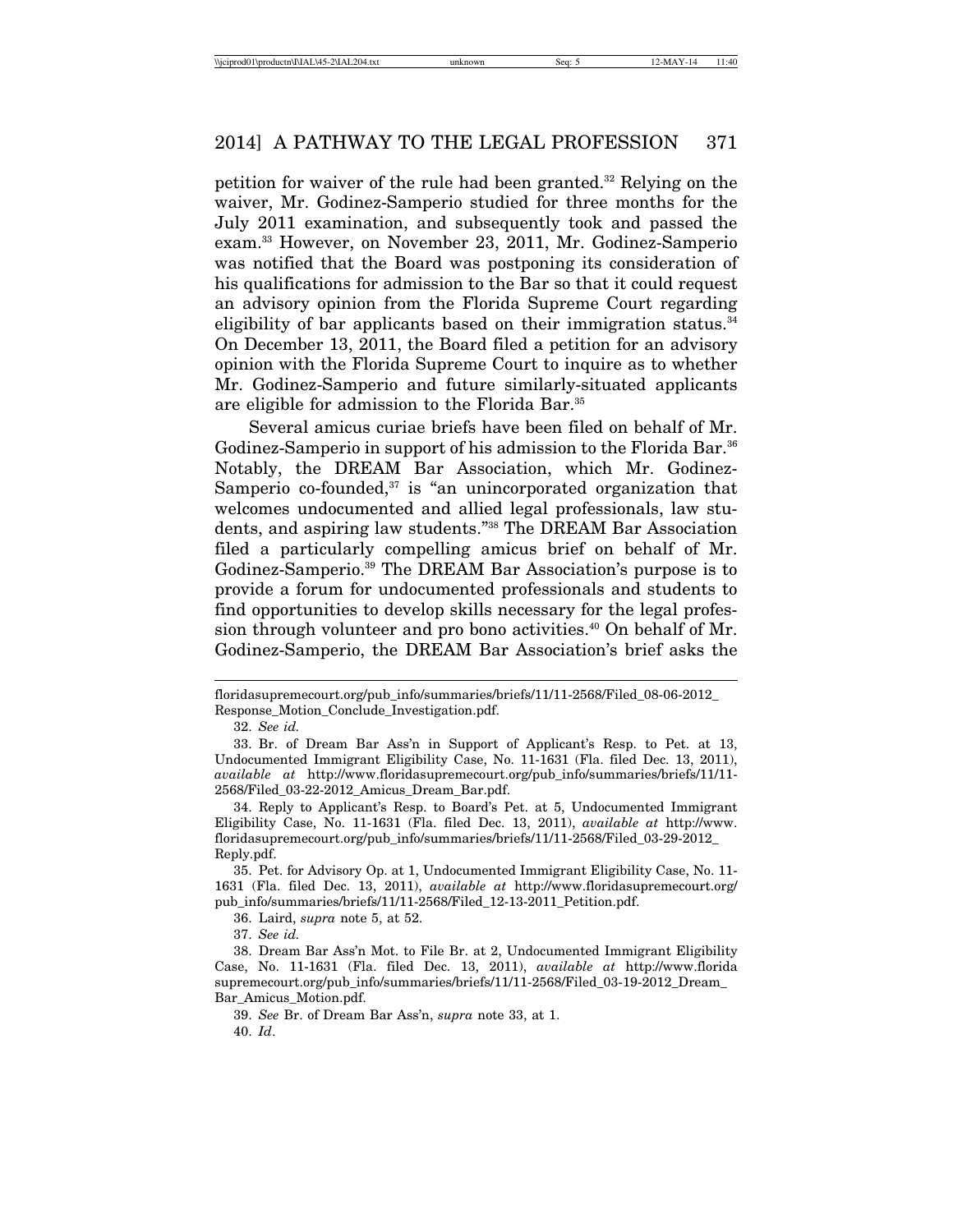Court to "(1) issue an advisory opinion directing or otherwise direct the Board of Bar Examiners to conclude its assessment and submit its recommendation to the Court concerning [Mr. Godinez-Samperio], and (2) affirm the ability of [Mr. Godinez-Samperio] and all future similarly-situated applicants to be admitted to The Florida Bar."41

Proponents of Mr. Godinez-Samperio's admission to the Florida Bar, including the DREAM Bar Association, Congressional member Kathy Castor, and former Florida Bar Association Presidents, contend that the Florida Supreme Court should decide this question narrowly because the Board will only be extending a professional license to a single individual to practice law in the state of Florida.42 Furthermore, the proponents and Mr. Godinez-Samperio argue that the policy advocated by the Board does not have a valid purpose and is procedurally invalid because it was not set forth through the formal rulemaking process.<sup>43</sup> Whether this argument is valid depends on current administrative law doctrine and the Administrative Procedure Act because: 1) the Board is an agency that is governed by the Administrative Procedure Act; $44$  and 2) this is a rule that will significantly affect the substantive rights of future undocumented immigrants similarly situated to Mr. Godinez-Samperio.<sup>45</sup> Most importantly, the Court's assessment of Mr. Godinez-Samperio's argument—that the Board's determination that the Applicant is ineligible for admission to the Bar is a procedurally invalid determination—will dictate the standard of review that the Court must apply to the Board's decision as to whether undocumented immigrants are eligible for admission to the Florida Bar.<sup>46</sup>

Because of the Florida Legislature's silence regarding whether it is permissible to extend a professional license to prac-

<sup>41.</sup> *Id.* at 18.

<sup>42.</sup> *See* Applicant's Resp., *supra* note 8, at 10 (asserting that the Board should only be concerned with the narrow issue before it, which was whether Mr. Godinez-Samperio is eligible for admission to the Florida Bar, not where he can practice law if he is deemed eligible).

<sup>43.</sup> *Id.* at 5.

<sup>44.</sup> Fla. Bar Admiss. R. 1-13.

<sup>45.</sup> David Dickson, et al., *Administrative Agencies and Judicial Control: Towards a Florida Abstention Doctrine*, 17 STETSON L. REV. 1, 8 (1987) (discussing amendment to Florida's Administrative Procedure Act that gave a person with a substantial interest in an agency rule the right to petition the agency to "adopt, amend, or repeal the rule.").

<sup>46.</sup> *Id.* at 36 ("The Florida Constitution provides that the district courts shall have 'the power of direct review of administrative action, as prescribed by general law.'" (quoting Fla. Const. art. I,  $\S$  4(b)(2)).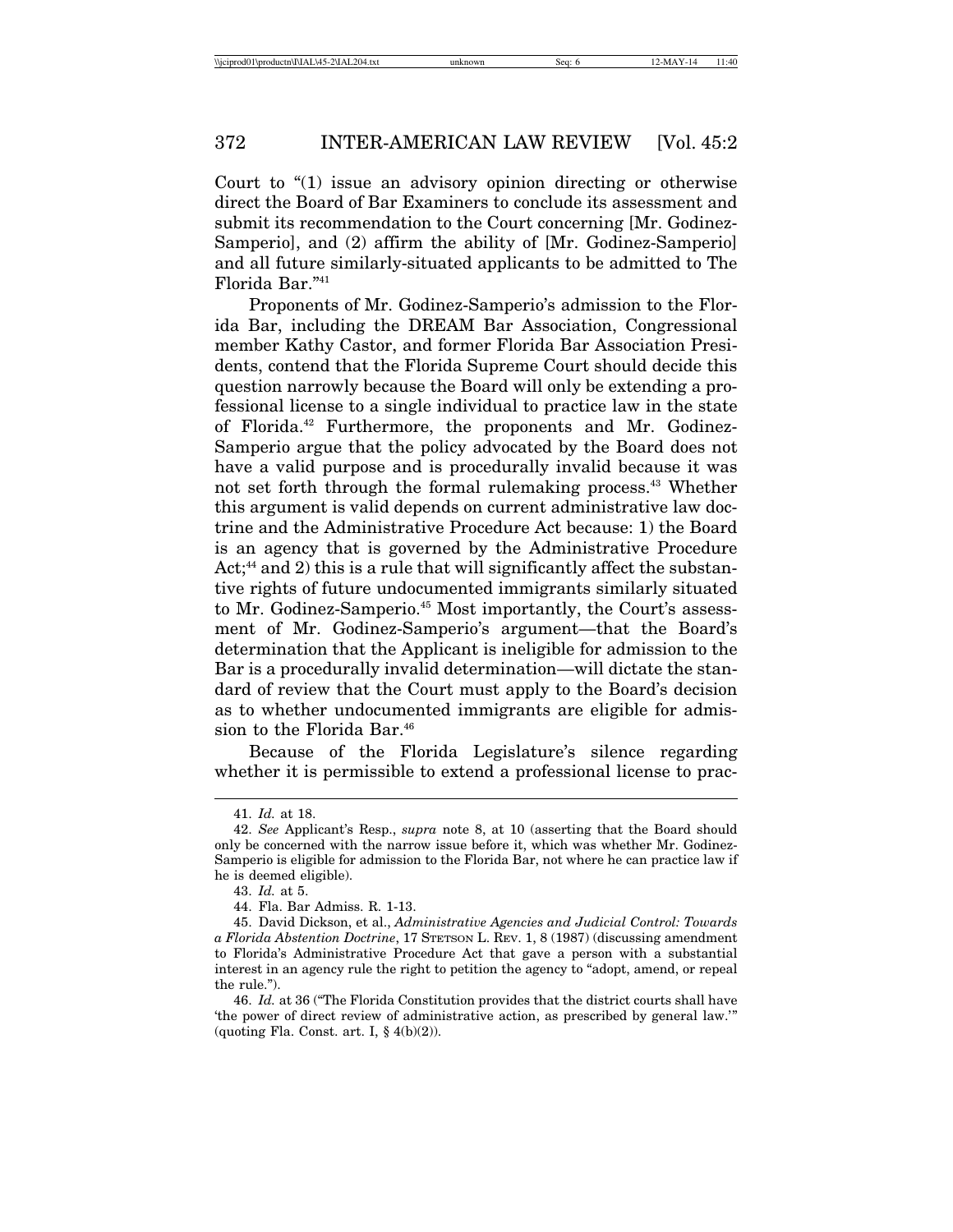tice law to an undocumented immigrant and the vague language of applicable federal legislation, $47$  the Board has requested guidance and direction from the Court.<sup>48</sup>

Briefs filed by both the Board and Mr. Godinez-Samperio seem to brush that significant factor aside, perhaps because the initial determination of whether undocumented immigrants are eligible for admission is complicated enough on its own. Notably, if Mr. Godinez-Samperio is eligible to be a member of the Florida Bar, there is federal legislation that explicitly prevents him from gaining employment in the United States.<sup>49</sup> Mr. Godinez-Samperio argues that the directive set forth by Department of Homeland Security Secretary Napolitano creates a "pathway to employment."50 However, he fails to discuss the Immigration Reform and Control Act, $51$  which prohibits employers in the United States from hiring undocumented immigrants.<sup>52</sup>

This matter arose before the Court because the Board was faced with a highly contentious and public decision to which no clear legislation or case law applies. Even though the Board is merely requesting an advisory opinion, the Board has already decided without the Court's direction that undocumented immigrants are not eligible for admission to the Florida Bar.53 The Board argues that undocumented immigrants are ineligible for admission to the Bar, and that it completely complied with all procedural requirements when it requested Mr. Godinez-Samperio verify his immigration status as part of its admisions process.<sup>54</sup>

When applying to law school and to the Florida Bar, Mr. Godinez-Samperio always revealed his status as an undocumented immigrant residing in the United States.<sup>55</sup> Prior to this question being certified to the Court, Mr. Godinez-Samperio responded to all of the Board's inquiries and had not been notified of any issues with the character and fitness portion of his applica-

<sup>47.</sup> *See* 8 U.S.C. § 1621(d) (2012).

<sup>48.</sup> Pet. for Advisory Op., *supra* note 35.

<sup>49.</sup> *See* 8 U.S.C. § 1324a (2012).

<sup>50.</sup> Applicant's Mot. for Conclusion of Invest. at 12, Undocumented Immigrant Eligibility Case, No. 11-1631 (Fla. filed Dec. 13, 2011), *available at* http://www. floridasupremecourt.org/pub\_info/summaries/briefs/11/11-2568/Filed\_07-05-2012\_ Applicant\_Motion.pdf.

<sup>51. 8</sup> U.S.C. § 1324a (2012).

<sup>52.</sup> *Id.*

<sup>53.</sup> Pet. for Advisory Op., *supra* note 35, at 2.

<sup>54.</sup> *See* Reply to Applicant's Resp., *supra* note 34, at 6.

<sup>55.</sup> Applicant's Resp., *supra* note 8, at 3.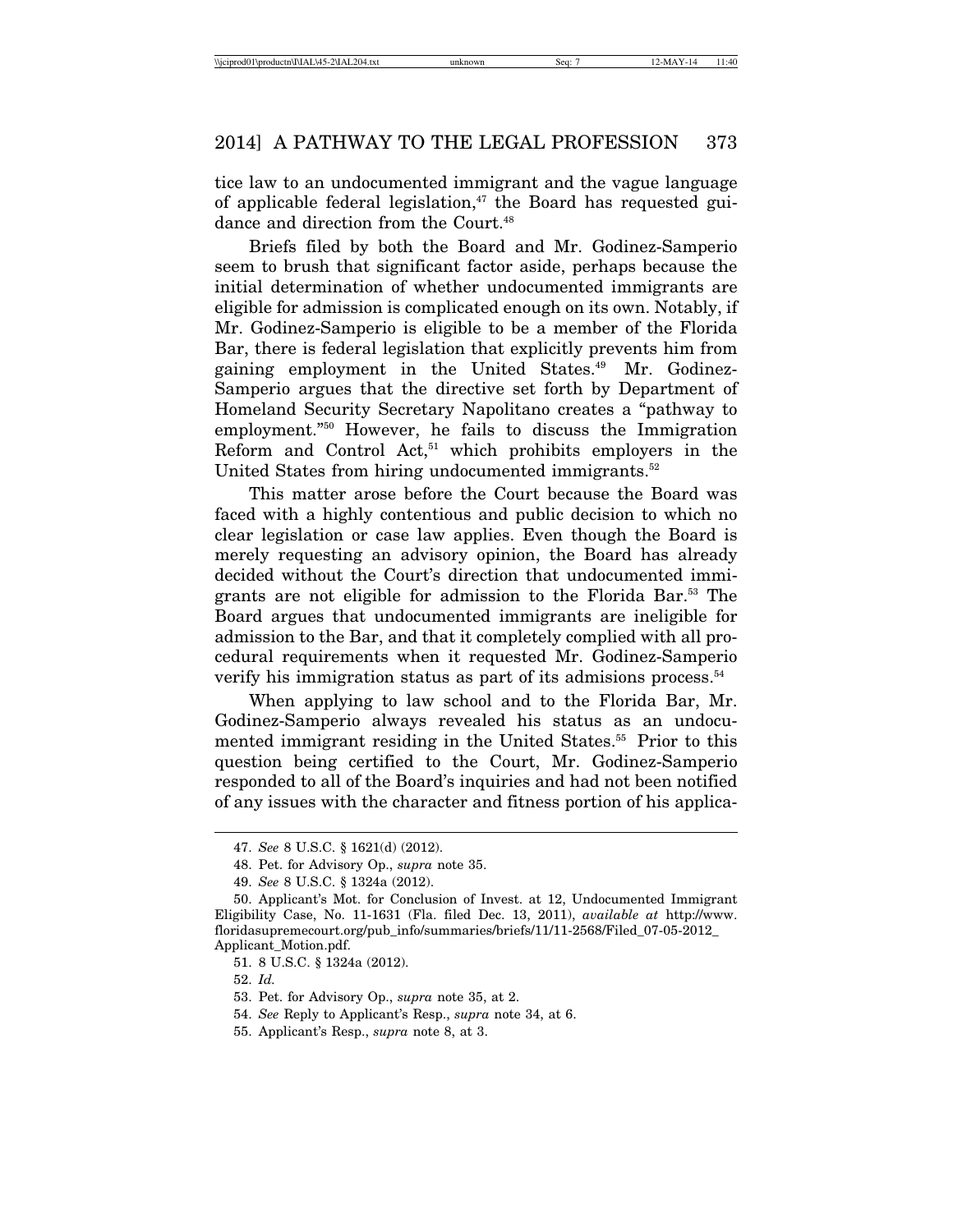tion.56 To contest existing rules requiring proof of citizenship and immigration status, Mr. Godinez-Samperio filed his "Petition for Waiver of Rule Requiring Immigration Status," stating:

In the Rules of the Supreme Court Relating to Admissions to the Bar, no rule exists requiring proof of citizenship or immigration status. Therefore, making an exception from this policy would not be inconsistent with Court rules. However, according [to] the Florida Board of Bar Examiners web site, a bar application is incomplete without proof of citizenship or immigration status and it is a waiver from that requirement that this petition seeks.<sup>57</sup>

The Board approved the petition for a waiver of this rule, so the Applicant studied for the Florida Bar Exam in July 2011.<sup>58</sup> Subsequently, the Board conducted a background investigation of Mr. Godinez-Samperio and finished its investigation in November 2011.59 After receiving approval from the Board of his petition to waive the rule, Mr. Godinez-Samperio took and passed the Florida Bar Exam, but was not admitted to the Florida Bar because the Board still contends that it must await the Court's guidance on this issue. $60$ 

The Board filed a petition to the Florida Supreme Court to request guidance on December 13, 2011, as to whether Mr. Godinez-Samperio should be eligible for admission despite his undocumented status in the United States.<sup>61</sup> Among several other constitutional and procedural challenges, Mr. Godinez-Samperio fervently challenged the procedure surrounding the Board's petition to the Florida Supreme Court.<sup>62</sup> He challenged the procedure because he was not given proper notice of the Board's policy, which stated that proof of immigration status was a requirement for admission to the Florida Bar, nor was he given the opportunity to brief the matter or present evidence of how this question should be decided.63 Ultimately, Mr. Godinez-Samperio requests that the Court decline to exercise jurisdiction over this matter, asserting that, "an advisory opinion rather than a rule-making proceeding

<sup>56.</sup> *Id*. at 4.

<sup>57.</sup> *Id*.

<sup>58.</sup> *Id*.

<sup>59.</sup> Reply to Applicant's Resp., *supra* note 34.

<sup>60.</sup> *Id*. at 5–6.

<sup>61.</sup> *Id*. at 6.

<sup>62.</sup> Applicant's Resp., *supra* note 8, at 5.

<sup>63.</sup> *Id*. at 6.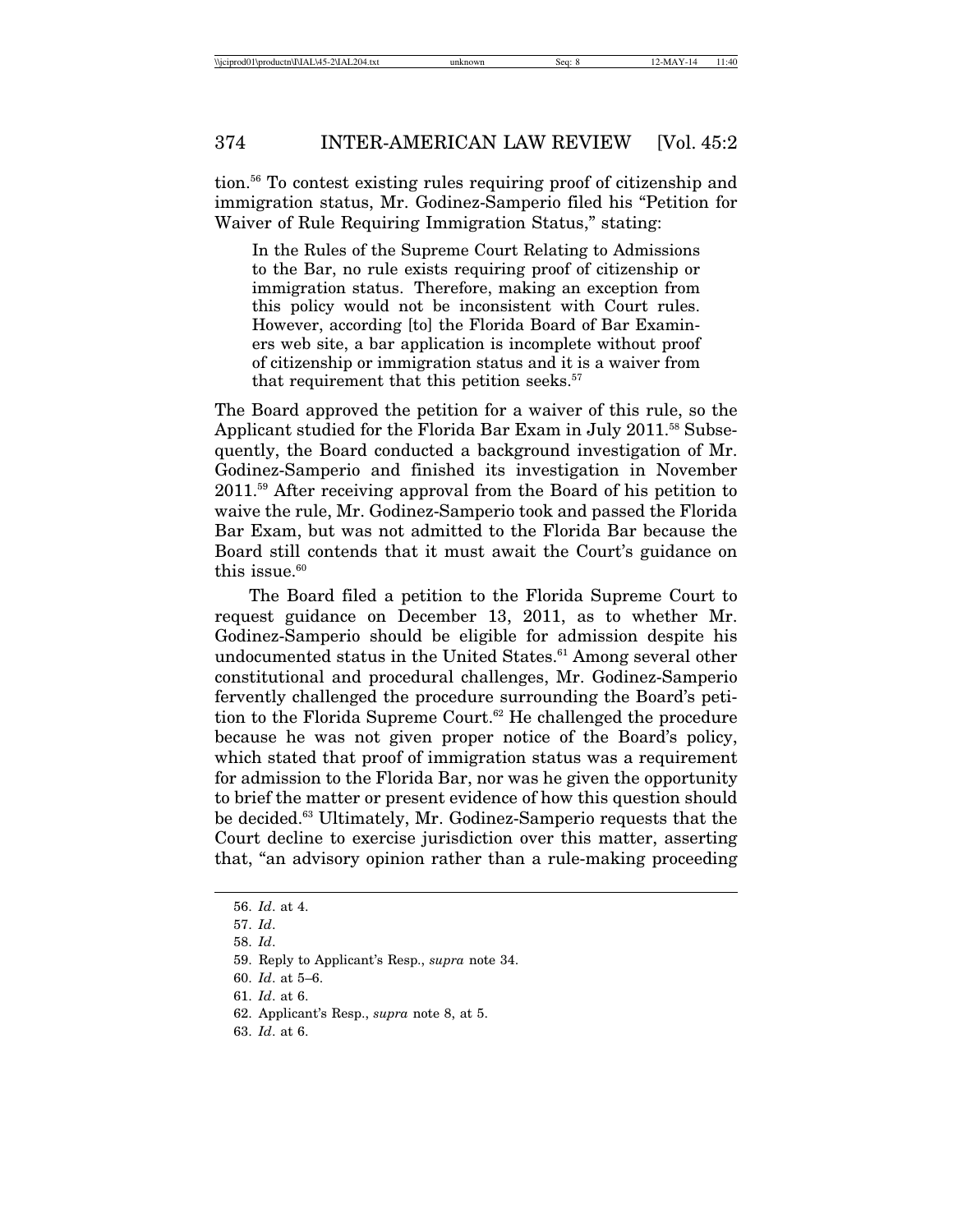raises substantial constitutional questions."64 Thus, Mr. Godinez-Samperio requests that the Court direct the Board that he should immediately be admitted to the Florida Bar.<sup>65</sup>

# PART III: FEDERAL LEGISLATION THAT MAY INFORM THE OPINION OF THE FLORIDA SUPREME COURT

# *A. Executive Order Implementing DREAM Act of 2012*

The policies driving the President's Executive Order that implemented many aspects of the DREAM Act may have an effect on how strictly the Court should apply the text of the PRWORA to its determination of whether undocumented immigrants are eligible to be admitted by the Florida Bar.<sup>66</sup> The DREAM Act was first introduced by Senator Orrin Hatch and Representative Chris Cannon in 2001 as a way to "allow children who have been brought to the United States through no violation of their own the opportunity to fulfill their dreams, to secure a college degree and legal status."67 However, the DREAM Act never gained enough support from Congress to become law.<sup>68</sup> Most recently, 55 senators voted in favor of the bill, but it was ultimately blocked from passing as a result of a Republican filibuster on the Senate floor.<sup>69</sup> In 2012, when President Obama determined that he would not be able to muster enough support for the passage of the DREAM Act, he decided that an executive order was necessary to implement the policies underlying the DREAM Act.70 Despite debates over the process in which it was adopted and the policies that it implements,<sup>71</sup> President Obama issued an executive order to be imple-

<sup>64.</sup> *Id.*

<sup>65.</sup> *Id.* at 19.

<sup>66.</sup> *See* Elisha Barron, *The Development, Relief, and Education for Alien Minors (Dream) Act*, 48 HARV. J. ON LEGIS. 623, 624 (2011) (explaining that proponents of the Dream Act believe that this legislation would benefit the United States because welleducated young immigrants would be able to enlist in the Armed Forces and boost the economy through increased productivity).

<sup>67.</sup> *Id.* at 631–32.

<sup>68.</sup> *See id.* at 636–37.

<sup>69.</sup> Marshall Fitz et al., *The Early Success of the Deferred Action for Childhood Arrivals*, CTR. FOR AM. PROGRESS (Oct. 26, 2010), http://www.americanprogress.org/ issues/immigration/news/2012/10/26/43051/the-early-success-of-the-deferred-actionfor-childhood-arrivals-policy.

<sup>70.</sup> Jim Picht, *Obama on Guns: 'So let it be Written, so let it be Done'*, WASH. TIMES CMTY. (Jan. 9, 2013), http://communities.washingtontimes.com/neighborhood/ stimulus/2013/jan/9/president-obama-america-so-let-it-be-written-so-le.

<sup>71.</sup> *See* David Schwartz, *Jan Brewer Signs Executive Order Denying State Benefits*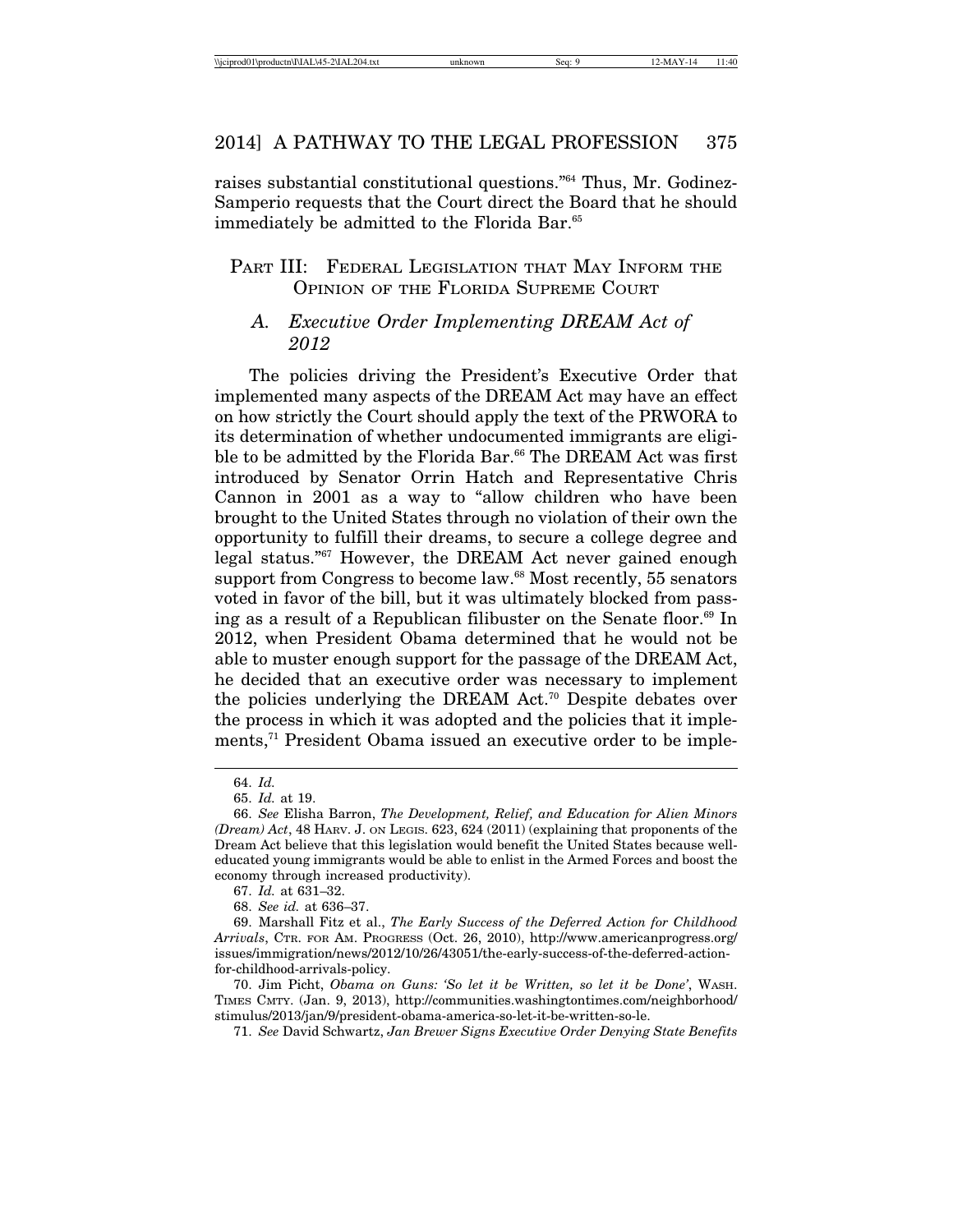mented in August of 2012, titled "Deferred Action for Childhood Arrivals."72 The Order states that the Department of Homeland Security will use its discretion to ensure resources are not wasted "on low priority cases, such as individuals who came to the United States as children and meet other key guidelines. Individuals who demonstrate that they meet the guidelines below may request consideration of deferred action for childhood arrivals for a period of two years, subject to renewal, and may be eligible for employment authorization."73

Following the President's Order, Department of Homeland Security Janet Napolitano issued a directive that allowed eligible young people to request discretionary relief from removal.<sup>74</sup> This policy, which Mr. Godinez-Samperio attached as an exhibit to his Response to the Board's Petition, is titled "Deferred Action for Childhood Arrival."75 In Mr. Godinez-Samperio's Brief, Secretary Napolitano's directive served as the basis for his argument that the Florida Supreme Court should decide the question before it, based on policies that expand, rather than restrict the rights of undocumented immigrants in the United States.<sup>76</sup> It is important to note that "deferred action" is merely a policy determination to "defer removal action of an individual as an act of prosecutorial discretion."77 However, "[d]eferred action does not provide an indi-

73. Department of Homeland Security, *supra* note 2 (explaining that in order to be eligible for deferred action, the individual must: 1) have been under the age of 31 as of June 15, 2012; 2) have come to the United States before reaching his 16th birthday; 3) have continuously resided in the United States since June 15, 2007, up to the present time; 4) have been physically present in the United States on June 15, 2012, and at the time of making the request for consideration of deferred action with UCIS; 5) have entered without inspection before June 15, 2012, or their lawful immigration status expired as of June 15, 2012; 6) currently be in school, have graduated or obtained a certificate of completion from high school, a GED, or are an honorably discharged veteran of the Coast Guard or Armed Forces of the U.S.; and 7) have not been convicted of a felony, significant misdemeanor, three or more other misdemeanors, and does not otherwise pose a threat to national security or public safety.).

74. *See* Memorandum from Janet Napolitano, Sec. of Homeland Security, to David Aguilar, Acting Commissioner, U.S. Customs and Border Protection, Department of Homeland Security (June 15, 2012), *available at* http://www.dhs.gov/xlibrary/assets/ s1-exercising-prosecutorial-discretion-individuals-who-came-to-us-as-children.pdf.

*to Children of Undocumented Immigrants*, HUFFINGTON POST, Aug. 16, 2012, http:// www.huffingtonpost.com/2012/08/15/jan-brewer-executive-order\_n\_1785482.html.

<sup>72.</sup> *See* Fitz, *supra* note 69 (explaining that the President's deferred action program permits up to 1.76 million individuals within the United States to apply for this temporary relief from the fear of deportation).

<sup>75.</sup> *See* Applicant's Mot. for Conclusion of Invest., *supra* note 50, at 18–20.

<sup>76.</sup> *See id.* at 12–13.

<sup>77.</sup> *Consideration of Deferred Action for Childhood Arrivals Process*, U.S. CITIZENSHIP AND IMMIGRATION SERVICES (Jan. 18, 2013), *available at* http://www.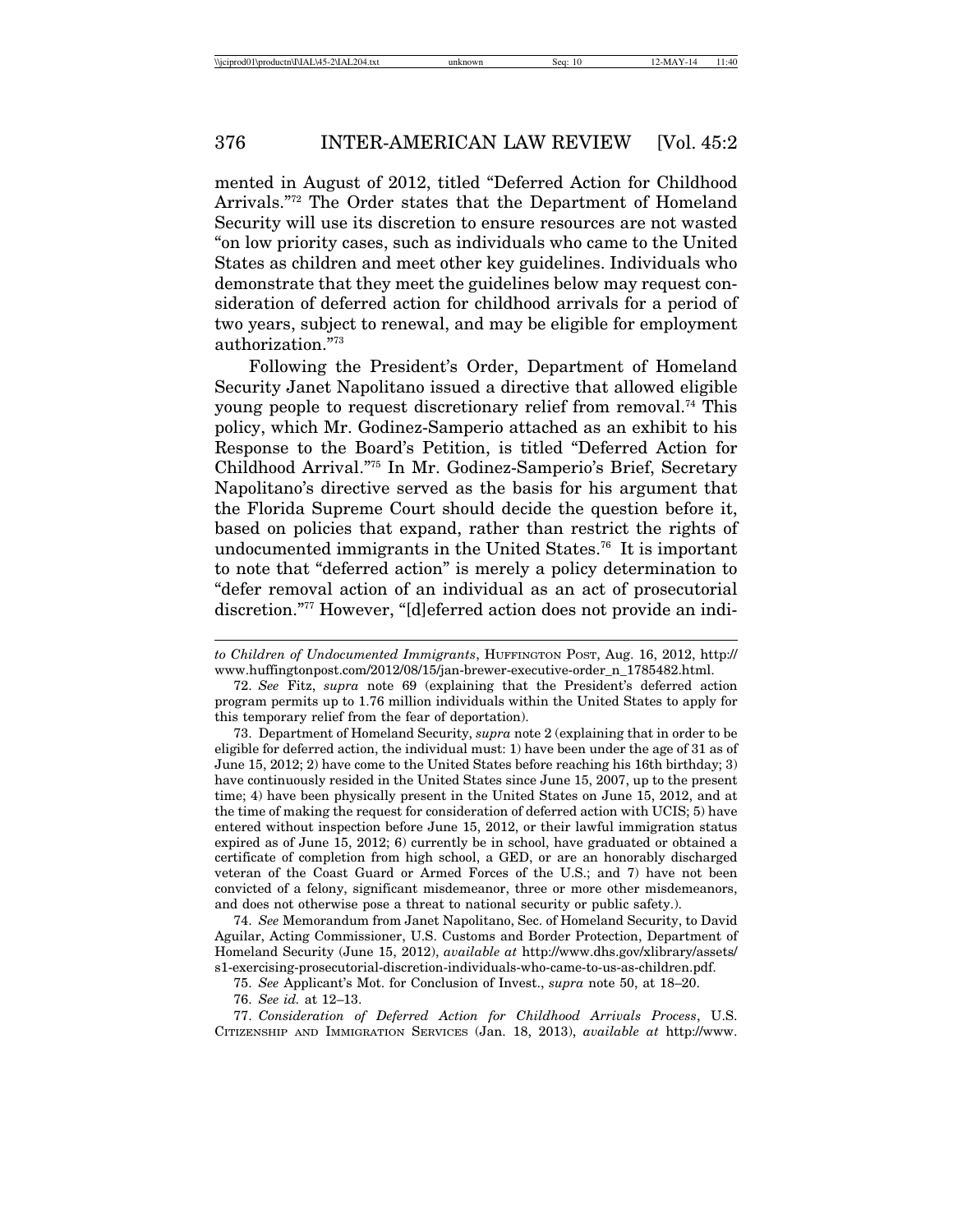#### vidual with lawful status."78

Although the policies driving the order and the changes implemented by the directive will certainly affect Mr. Godinez-Samperio's status in the United States, it does not necessarily dictate to the Florida Supreme Court how it should decide the Board's certified question. Mr. Godinez-Samperio applied for the President Obama's program because he meets all of the criteria outlined in the directive.79 On January 16, 2013, Mr. Godinez-Samperio notified the Florida Supreme Court that his federal application was approved, which allows him to remain and the United States and obtain a work permit.<sup>80</sup> Along with his federal application, Mr. Godinez-Samperio was given a Social Security card and a driver's license.<sup>81</sup> Thus, Mr. Godinez-Samperio argues that he is "prima facie" eligible for admission to the Florida Bar as a result of the implementation of the President's Executive Order.82 However, the directive does not necessarily supersede the explicit language of the PROWRA, which precludes a state from issuing professional licenses to undocumented immigrants, because it will not change his status to legal; the directive merely gives Mr. Godinez-Samperio and others similarly situated temporary relief from the fear of being deported.

For supporters of the DREAM Act, the Order is a step in the right direction because it would allow undocumented immigrants to avoid deportation, gain employment, and eventually be eligible for citizenship. However, because the directive does not grant these individuals legal status, they are still forced to go through an extensive process just to be guaranteed the right to temporarily remain in the United States. Thus, supporters of these new policies will likely still advocate for the passage of a comprehensive DREAM Act.<sup>83</sup>

uscis.gov/portal/site/uscis/menuitem.eb1d4c2a3e5b9ac89243c6a7543f6d1a/?vgnextoid =f2ef2f19470f7310VgnVCM100000082ca60aRCRD&vgnextchannel=f2ef2f19470f731 0VgnVCM100000082ca60aRCRD.

<sup>78.</sup> *Id.*

<sup>79.</sup> *See* Department of Homeland Security, *supra* note 2.

<sup>80.</sup> *See* Applicant's Notice of Filing Additional Info. and Mot. for Admission at 2, Undocumented Immigrant Eligibility Case, No. 11-1631 (Fla. filed Dec. 13, 2011), *available at* http://www.floridasupremecourt.org/pub\_info/summaries/briefs/11/11-25 68/Filed\_01-16-2013\_Notice\_of\_Filing.pdf.

<sup>81.</sup> *Id*.

<sup>82.</sup> Applicant's Mot. for Conclusion of Invest., *supra* note 50, at 13.

<sup>83.</sup> *See* Elise Foley, *DREAM Act Students Push For Deferred Deportation Action*, HUFFINGTON POST, Aug. 3, 2011, http://www.huffingtonpost.com/2011/08/03/dreamact-students-defefred-deportation\_n\_917386.html ("[e]ven if undocumented young people are eventually granted deferred action and allowed to stay in the United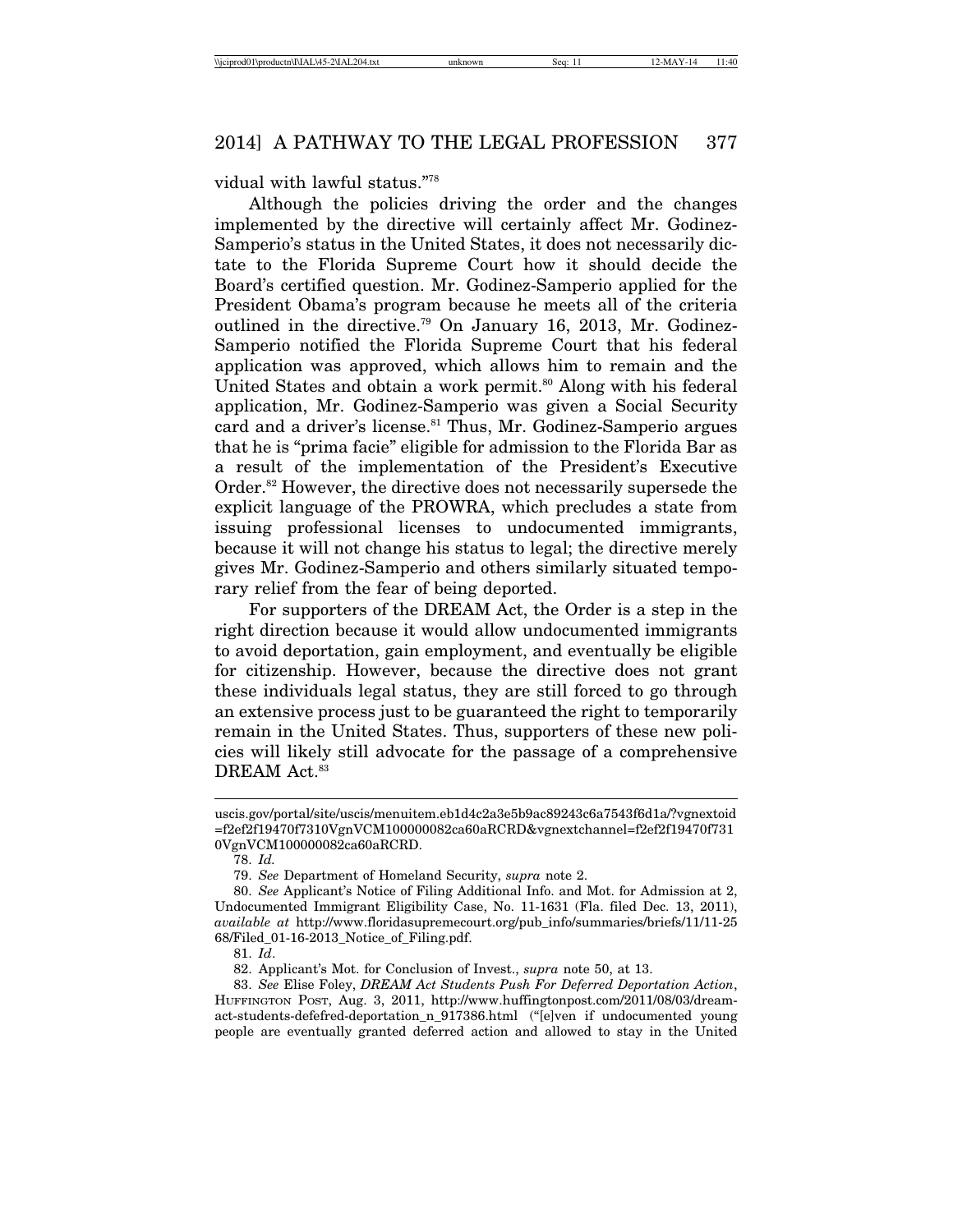Senator Marco Rubio has set forth his plan to reform immigration laws in a way that would postpone or eliminate the risk of deportation of certain undocumented immigrants in Florida.<sup>84</sup> Mr. Rubio takes a middle ground between the liberal and the conservative views of how to implement immigration reforms: he would "ease the way for skilled engineers and seasonal farm workers while strengthening border enforcement and immigration laws."85 His plan places "an emphasis on merit and skills."86 In an interview with the Wall Street Journal, Mr. Rubio expressed that he does not "think there's a lot of concern in this country that we'll somehow get overrun by PhDs and entrepreneurs."<sup>87</sup> Thus, it is clear that Mr. Godinez-Samperio would be eligible under Mr. Rubio's plan to "earn" a work permit and eventually, citizenship.<sup>88</sup>

Although this is merely a proposal by Senator Rubio, these policies may also inform the opinion of the Florida Supreme Court when it issues a decision as to whether undocumented immigrants are eligible for the Florida Bar. This proposed legislation focuses on whether the undocumented immigrant is deserving of citizenship and has an ability to use their skills legally in the United States.89 Here, Mr. Godinez-Samperio has clearly demonstrated that he is the type of individual that has earned the right to be considered for immunity from deportation, eligibility for citizenship, and the ability to practice law in the United States.

## *B. The PRWORA*

The recent policies set forth in President Obama's Deferred Action Program are in stark contrast to the Personal Responsibility and Work Opportunity Reconciliation Act ("PRWORA").<sup>90</sup> The PRWORA was enacted in 1996 as a welfare reform act that barred

States, the process costs thousands of dollars in legal fees and years of their lives partially because Congress has failed to enact the DREAM Act or comprehensive immigration reform."); *see also* Michael A. Olivas, *Dreams Deferred: Deferred Action, Prosecutorial Discretion, and the Vexing Case(s) of DREAM Act Students*, 21 WM. & MARY BILL RTS. J. 463, 474 (2012).

<sup>84.</sup> Jennifer Rubin, *Rubio Takes a Gamble*, WASH. POST (Jan. 13, 2013, 12:30 PM), http://www.washingtonpost.com/blogs/right-turn/wp/2013/01/13/rubio-takes-agamble.

<sup>85.</sup> *Id*.

<sup>86.</sup> *Id*.

<sup>87.</sup> *Id*.

<sup>88.</sup> *See id*.

<sup>89.</sup> *See id.*

<sup>90.</sup> *See* ROBIN COHEN, PRWORA'S IMMIGRANT PROVISIONS, OLR RESEARCH REPORT (Dec. 13, 2007), http://www.cga.ct.gov/2007/rpt/2007-R-0705.htm.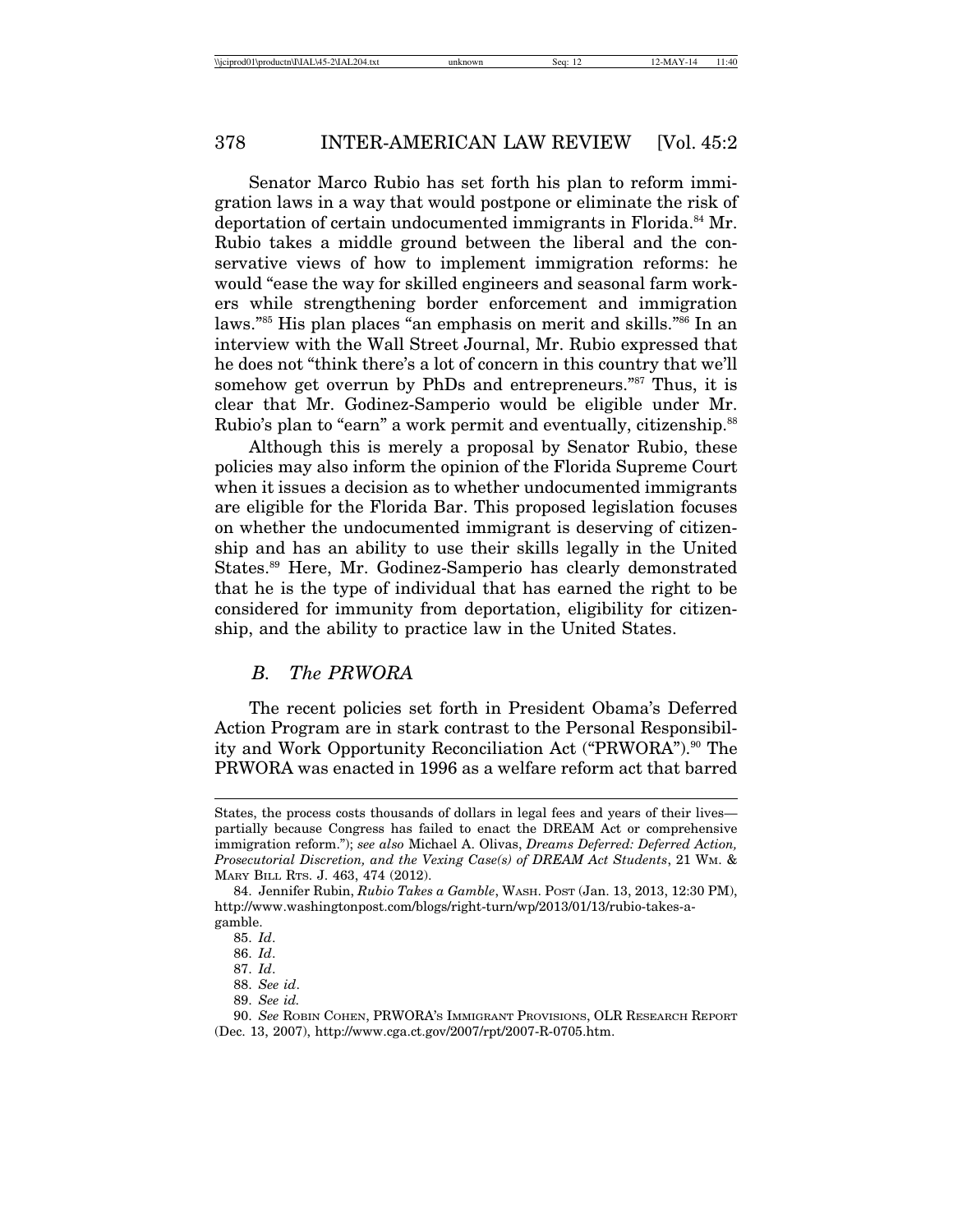immigrants who entered the country after August 22, 1996, from receiving means-tested, federally funded assistance for their first five years in the United States.<sup>91</sup> The PRWORA also redefined the term "qualified alien," excluding individuals who had remained in the United States and had previously been considered to be "permanently residing under color of law (PRUCOL)."<sup>92</sup> In addition, undocumented immigrants were completely barred from receiving benefits under this legislation.<sup>93</sup> The PRWORA defines a benefit as "any grant, contract, loan, professional license, or commercial license provided by an agency of a State of local government or by appropriated funds of a State or local government . . . ."94

While the policies driving the President's Order that implements several aspect of the DREAM Act promote the use of prosecutorial discretion when it comes to immigrants like Mr. Godinez-Samperio—who have no criminal record, are highly educated, and were brought as children into the United States by their parents—the PRWORA takes the opposite approach.<sup>95</sup> However, both the President's Order and the PRWORA apply to the Court's opinion regarding Mr. Godinez-Samperio. The PRWORA applies to Mr. Godinez-Samperio because he is seeking a professional license to practice law that is provided by an agency—the Board—and he was brought into and remained in the United States without authorization.<sup>96</sup>

However, when this same argument was raised against a similarly-situated applicant in California seeking admission to the California Bar, the applicant argued that the California Supreme Court actually issues the licenses to prospective attorneys and the court cannot be considered an agency.<sup>97</sup> There, the attorney gen-

<sup>91.</sup> *Id.*

<sup>92.</sup> *Id*.

<sup>93. 8</sup> U.S.C. §1621(a) (2012) ("Notwithstanding any other provision of law and except as provided in subsection (b) and (d) of this section, an alien who is not  $-(1)$  a qualified alien . . . , (2) a nonimmigrant under the Immigration and Nationality Act  $\ldots$ , or (3) an alien who is paroled into the United States under section 212(d)(5) of such Act . . . for less than one year, is not eligible for any State or local public benefit.").

<sup>94. 8</sup> U.S.C § 1621(c)(1)(A) (2012).

<sup>95.</sup> *See id.* at § 1621(a)–(c).

<sup>96.</sup> Laird, *supra* note 5, at 55 (quoting 8 U.S.C. § 1621(a)) (explaining that although Florida was the first state to face the issue of whether undocumented immigrants can be admitted to state bars to practice law, "it also left out an issue that may be dispositive in California and other states: whether bar admission is a 'public benefit' under the 1996 Personal Responsibility and Work Opportunity Reconciliation Act, which makes 'unqualified aliens' ineligible for 'any state or local public benefit.'").

<sup>97.</sup> *See id.* at 56.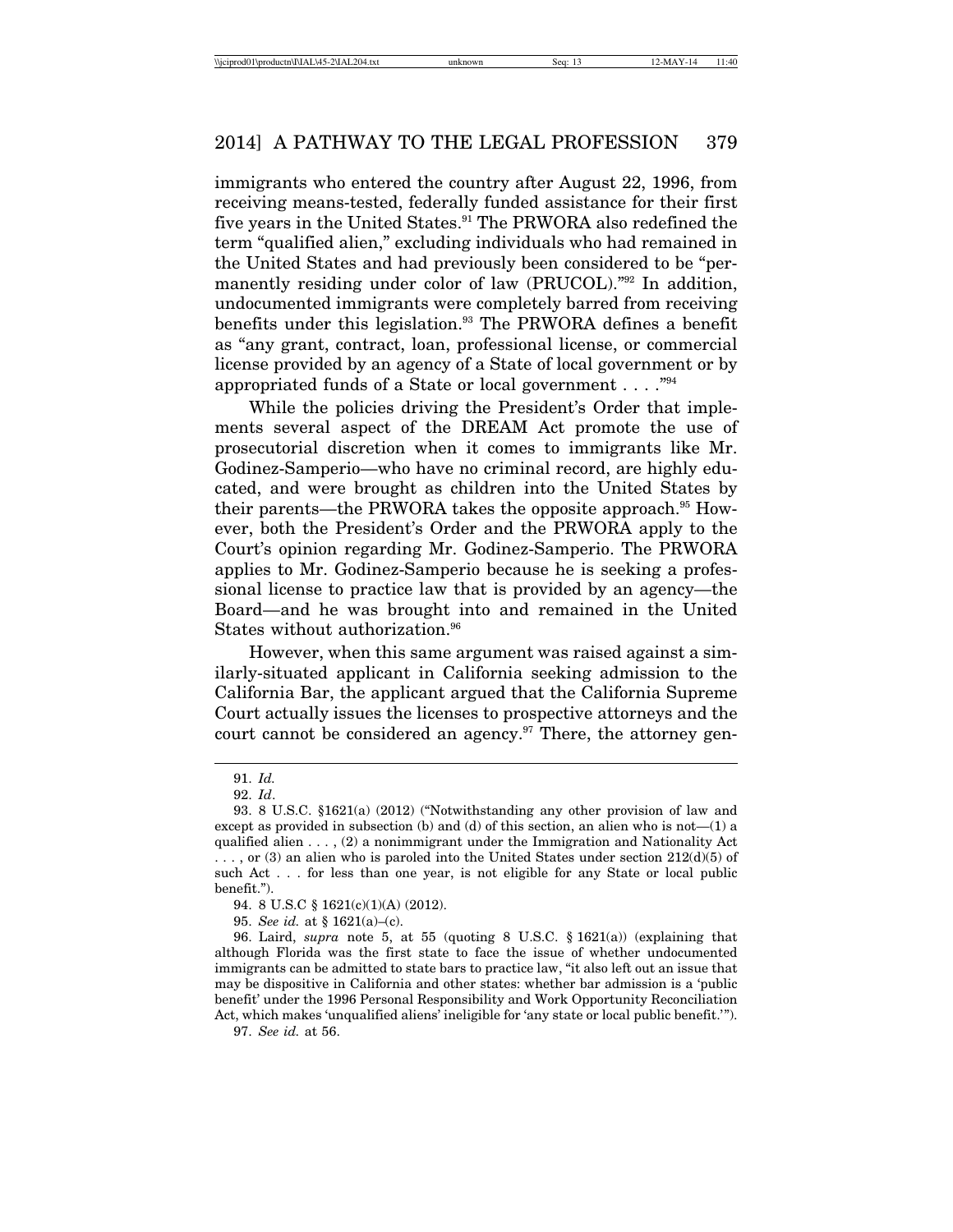eral argued that because the California Supreme Court is the entity that issues licenses to practice law, the PRWORA applies to the applicant and precludes him from being admitted to the California Bar.98 In Florida, unlike in California, the Board clearly constitutes an agency within the meaning of the PRWORA. Therefore, the Florida Supreme Court should apply the PRWORA to its determination of whether Mr. Godinez-Samperio is eligible for admission to the Florida Bar.

Although the Board is generally prohibited from granting Mr. Godinez-Samperio a license to practice law pursuant to the PRWORA, there is an exception that would allow the Florida Legislature to enact a law that would overturn the general prohibition.99 Specifically, the PRWORA states that "[a] state may provide that an alien who is not lawfully present in the United States is eligible for any State or local public benefit for which such alien would be ineligible under subsection (a) only through enactment of a State law after the date of the enactment of this Act which, affirmatively provides for such eligibility."100 Unlike in California, where there was a state law that provides bar applicants with the opportunity to submit tax identification numbers if they are not eligible for Social Security numbers, the Florida Legislature has not acted upon this exception.101 Despite the fact that neither party briefed the issue of whether the PRWORA applies to the issue of whether undocumented immigrants are eligible for admission to the Florida Bar, Laird reports that during oral arguments, Justice Charles Canady:

appeared very interested in whether Section 1621 applied, questioning at length the applicant's attorney Talbot "Sandy" D'Alemberte, a former ABA president. Canady noted that the Florida Supreme Court uses appropriated funds—and because the Florida Board of Bar Examiners is an agency of the court, that may bring it under the auspices of Section 1621.102

Thus, it is likely that the Court will consider the PRWORA's ban on extending professional licenses to undocumented immigrants when determining whether Mr. Godinez-Samperio is eligible for

102. *Id*.

<sup>98.</sup> *See id.* at 55–56.

<sup>99.</sup> *See* 8 U.S.C. § 1621(d) (2012).

<sup>100.</sup> *Id.*

<sup>101.</sup> *See* Laird, *supra* note 5, at 57.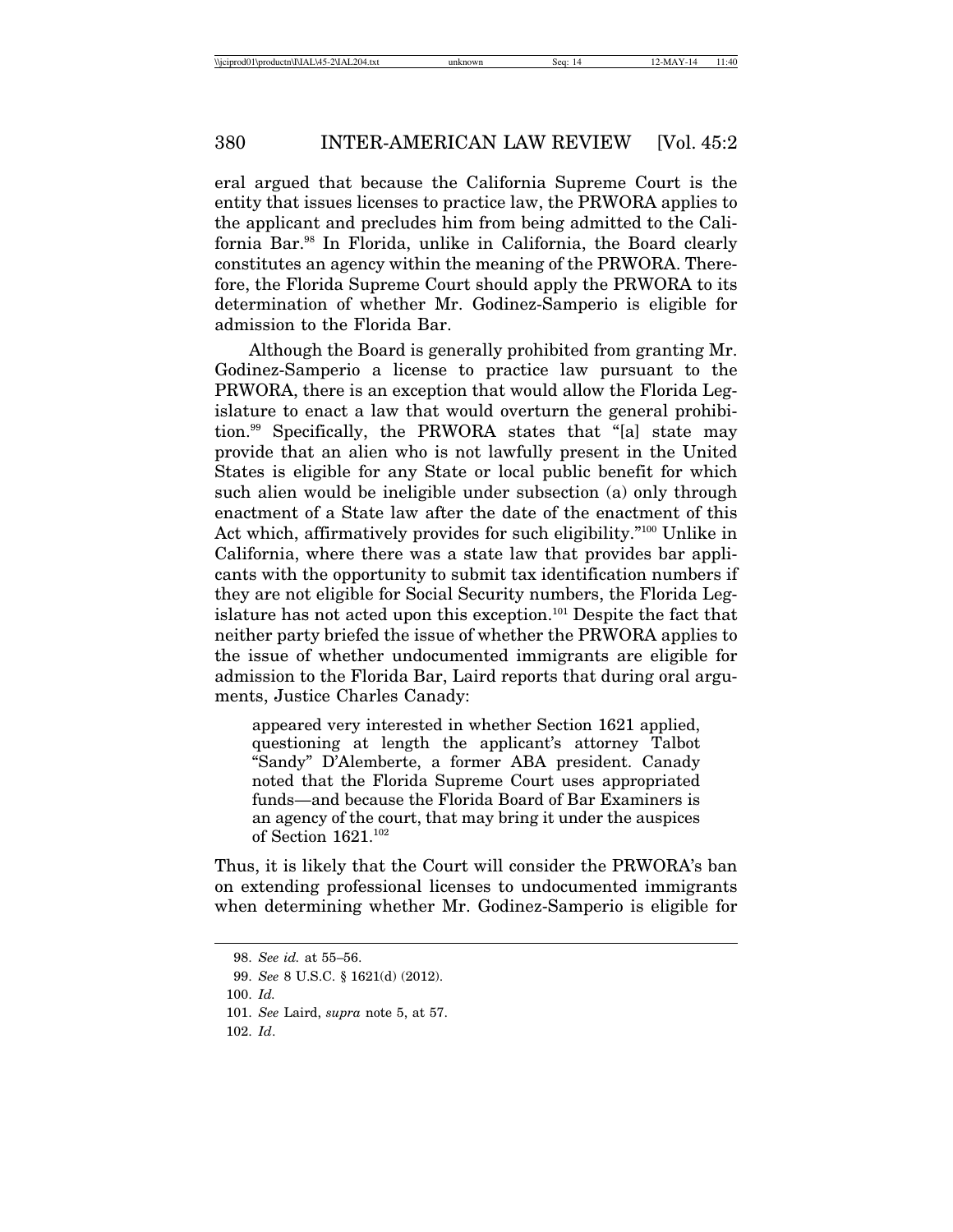admission to the Florida Bar in the absence of any clear state legislative direction.

Nevertheless, there are two opinions issued by Florida's Attorney General that illustrate how the state has dealt with the PRWORA when considering the eligibility of undocumented immigrants for public benefits.103 In 1999, the Attorney General issued an opinion responding to an inquiry regarding whether the Department of Health had the authority to process license applications when the applicant does not have a social security number.104 There, the Attorney General cited another opinion, where the amendment was interpreted to allow the clerk to issue marriage licenses to otherwise qualified aliens who do not possess a social security number.<sup>105</sup> Following that decision, the Attorney General expressed her view that "[n]othing in the legislative history surrounding the amendment indicates an intent to limit those persons who may obtain a professional license."106 Although the Florida opinions referred to above involve different types of licenses than the one being sought by Mr. Godinez-Samperio, these decisions demonstrate how loosely other Florida agencies interpret the ban on issuing professional licenses under the PRWORA. Therefore, the Court may look to other agencies' loose interpretations and determine that the PRWORA does not prohibit the Board from issuing a professional license to Mr. Godinez-Samperio.

## *C. Other States' Treatment of the PRWORA*

Notably, the California Supreme Court is the only court in the country that has addressed whether an individual may obtain a license to practice law despite being an undocumented immigrant within the context of the PRWORA's ban on issuing professional licenses to undocumented immigrants.<sup>107</sup> However, other states have considered the PRWORA when deciding whether to extend health benefits, welfare, and access to education.<sup>108</sup> Some states have suggested that the proper approach to the PRWORA is to

<sup>103.</sup> *See* Fla. Att'y Gen. Op. 99–71 (1999); *see also* Fla. Att'y Gen. Op. 97–74 (1997).

<sup>104.</sup> Fla. Att'y Gen. Op. 99–71 (1999).

<sup>105.</sup> Fla. Att'y Gen. Op. 97–74 (1997).

<sup>106.</sup> Fla. Att'y Gen. Op. 99–71 (1999).

<sup>107.</sup> Olivas, *supra* note 83, at 470 (explaining that as of 2012, seven states restrict undocumented immigrants' access to postsecondary education by statute).

<sup>108.</sup> *See* Kaider v. Hamos, 975 N.E.2d 667 (Ill. App. Ct. 2012); *see also* In re Garcia, 315 P.3d 117 (Cal. 2014).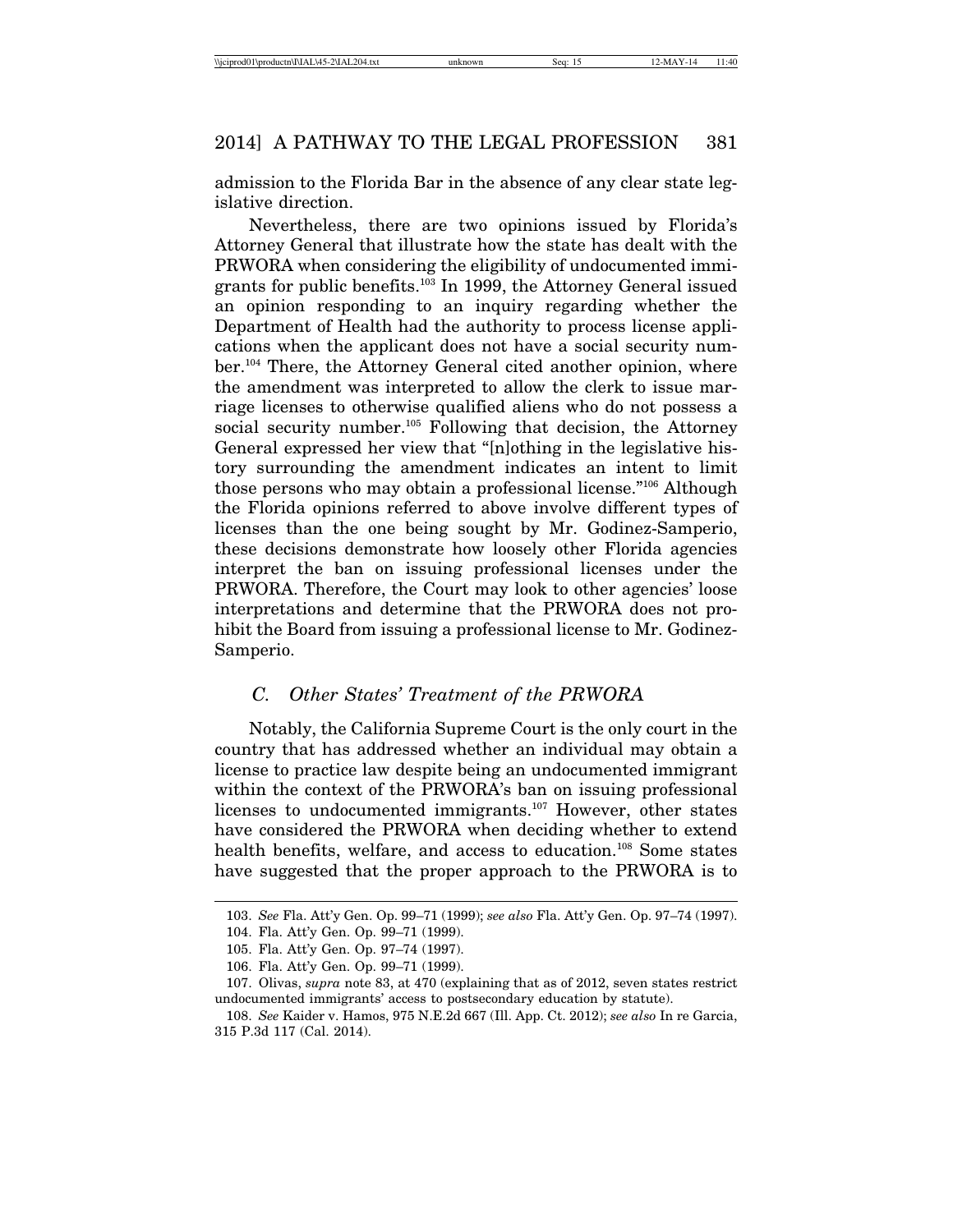strictly construe the intent of Congress through the text.<sup>109</sup> For example, in Illinois, the Appellate Court determined that although the PRWORA was enacted by Congress to discourage undocumented immigration, it contains an exemption that "strikes a balance between federal interests and state interests by giving the states authority to act."110 There, the court determined that the All Kids Act, which was designed to provide health insurance to all children, including undocumented immigrants, was evidence of positive legislative intent permitted by section 1621(d) to opt out of section 1621(a) and provide coverage for unlawful aliens.<sup>111</sup>

However, a strict constructionist approach of PRWORA may not be so open to broader policy implications such as an extension of the rights of undocumented immigrants who will have a positive impact in the United States. Notably, President Obama addressed his forthcoming policies that will be applied to new immigration legislation during his second inaugural address.<sup>112</sup> Specifically, he stated that:

Our journey is not complete until we find a better way to welcome the striving, hopeful immigrants who still see America as a land of opportunity; until bright young students and engineers are enlisted in our workforce rather than expelled from our country.<sup>113</sup>

The Court may defer to President Obama's ideals, rather than adhering to a strict interpretation of the PRWORA, given the positive policy implications of protecting successful and determined students who were brought to the United States without authorization and through no fault of their own.

In California, the legislature enacted legislation regarding

<sup>109.</sup> *See Kaider*, 975 N.E.2d at 679.

<sup>110.</sup> *Id*.; *see also* Hector O. Villagra, *Arizona's Proposition 200 and the Supremacy of Federal Law: Elements of Law, Politics, and Faith*, 2 STAN. J. C.R. & C.L. 295, 301 (2006) (determining that through PRWORA, Congress has effectively balanced the national interest in limiting undocumented immigration against the national interest in maintaining life, health, safety, and order); *In re Garcia*, 315 P.3d at 128 ("Section 1621(d) grants a state the authority to make . . . undocumented immigrants eligible for such benefits only through the enactment of a law . . . that 'affirmatively provides' that undocumented immigrants are eligible for such benefits.").

<sup>111.</sup> *See Kaider*, 975 N.E.2d at 679.

<sup>112.</sup> Grace Wyler, *Full Text: Barack Obama's Second Inaugural Speech*, BUSINESS INSIDER (Jan. 21, 2013, 12:01 PM), http://www.businessinsider.com/full-text-obamainauguration-speech-2013-1#ixzz2IfZtEZII.

<sup>113.</sup> *Id.*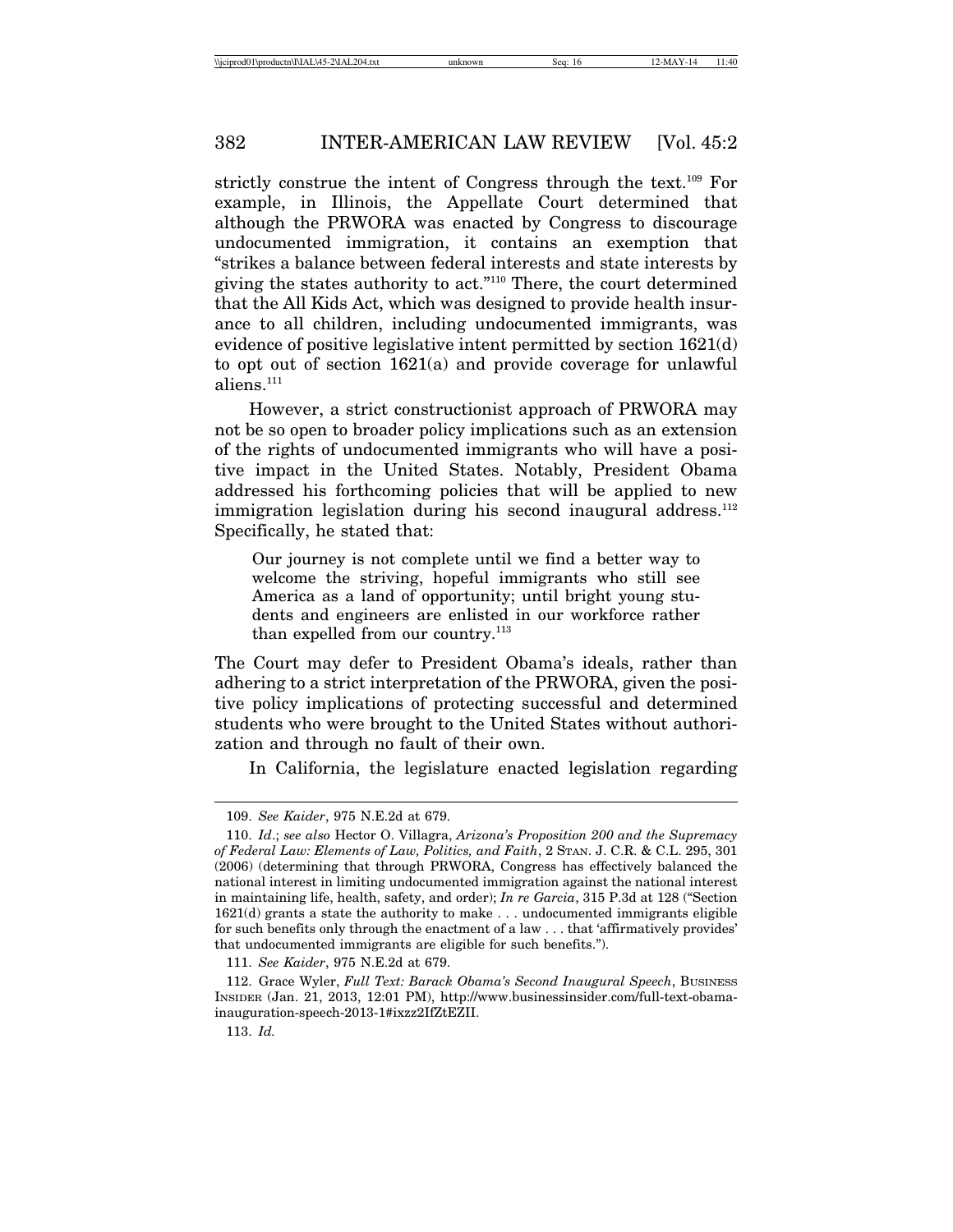the admission of undocumented immigrants to the California Bar, which provides that:

Upon certification by the examining committee that an applicant who is not lawfully present in the United States has fulfilled the requirements for admission to practice law, the Supreme Court may admit that applicant as an attorney at law in all the courts of this state. . . . A certificate of admission thereupon shall be given to the applicant by the clerk of the court.<sup>114</sup>

As a result, the California Supreme Court determined that "this enactment removed any obstacle to [the California applicant's] admission to the State Bar that was posed by section 1621(a) and  $1621(c)(1)(A).$ "<sup>115</sup> The court's rationale relied on the express exception provided in section 1621(d), which grants states the authority to make undocumented immigrants eligible for public benefits.<sup>116</sup> In concluding that the applicant in California should be admitted to the California Bar, the court found that the new law satisfied both requirements of the PRWORA exception:

First, section 6064(b) was enacted after August 22, 1996. Second, by explicitly authorizing a bar applicant "who is not lawfully present in the United States" to obtain a law license, the statute expressly states that it applies to undocumented immigrants—rather than conferring a benefit generally without specifying that its beneficiaries may include undocumented immigrants—and thus "affirmatively provides" that undocumented immigrants may obtain a professional license so as to satisfy the requirements of section  $1621(d).^{117}$ 

Unfortunately for Mr. Godinez-Samperio, the Florida legislature has not enacted a law similar to the one passed in California. However, at the very least, the California Supreme Court's opinion provides the Florida Supreme Court with some guidance on how to analyze the issue within the context of PRWORA.

# PART IV: JUDICIAL REVIEW OF THE FLORIDA BOARD OF BAR EXAMINER'S POLICY DETERMINATION UNDER THE ADMINISTRATIVE PROCEDURE ACT

Not only will the Florida Supreme Court need to formulate an

<sup>114.</sup> CAL. BUS. & PROF. CODE §6064(b) (2014).

<sup>115.</sup> *In re Garcia*, 315 P.3d at 129.

<sup>116.</sup> *See id.*

<sup>117.</sup> *Id.*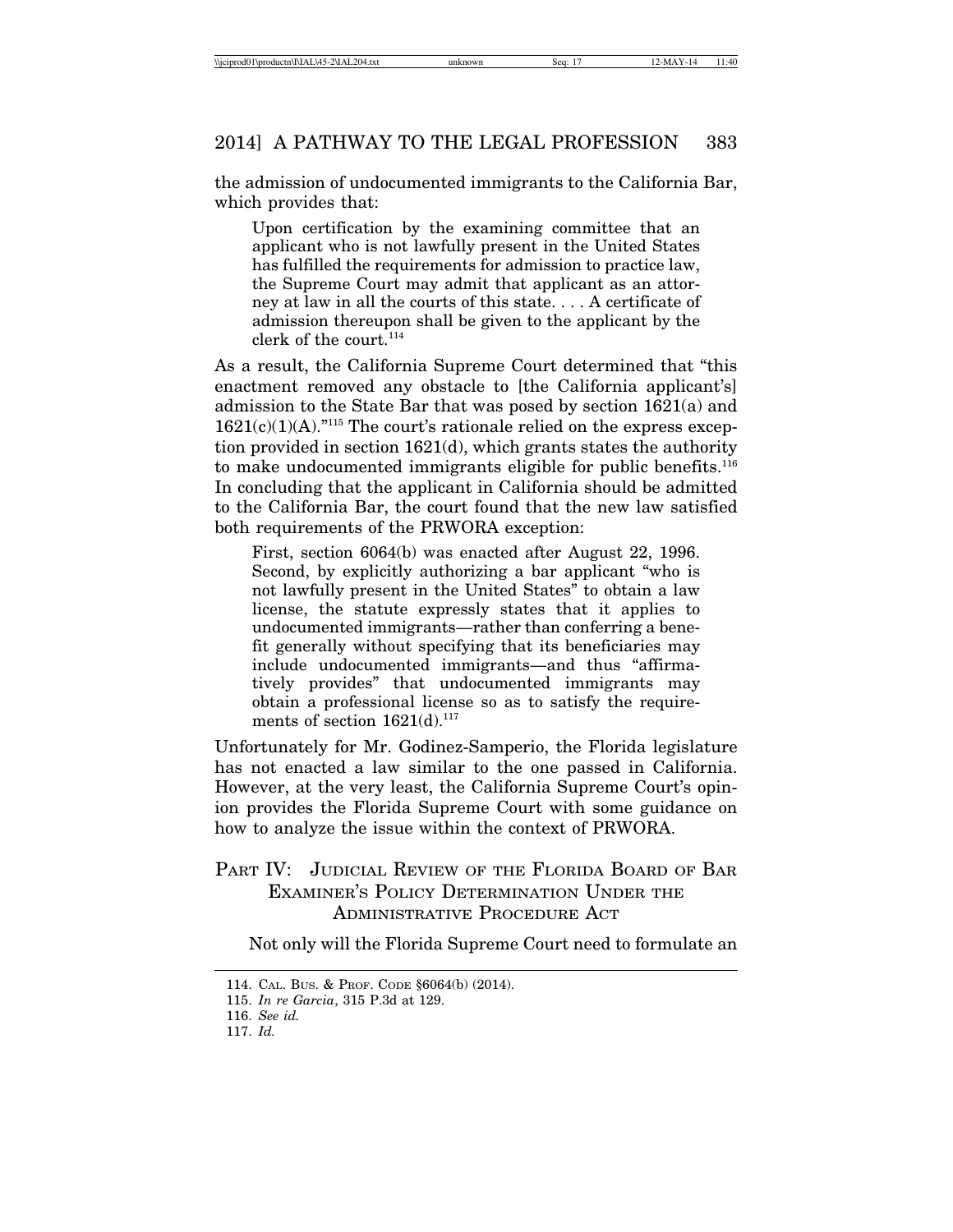answer regarding whether an undocumented immigrant is eligible for admission to the Florida Bar absent any clear legislative direction, but it must first determine whether it is proper for the Court to render a decision. In other words, does the Florida Supreme Court have jurisdiction to decide an issue where an agency has created a policy but neglected to go through a formal rulemaking process?118

Mr. Godinez-Samperio argues that the Florida Supreme Court should dismiss the certified question presented by the Board because the Court does not have jurisdiction over this matter.119 Although the Court does have jurisdiction to adopt a procedure that permits the Board to request advisory opinions from the Court,<sup>120</sup> Mr. Godinez-Samperio argues that because the Board did not enact a policy through the formal rulemaking process, the Court does not have a factual record or case law on which to premise its opinion.<sup>121</sup> As described above, there is little, if any, Florida law on which the Court can base its opinion in this matter. Because the Florida Supreme Court has the exclusive jurisdiction to admit lawyers to the Bar, $122$  its opinion is significant for not only Mr. Godinez-Samperio, but also for all similarly-situated applicants. However, the Court may analyze the arguments proffered by Mr. Godinez-Samperio that the Board's promulgation of a rule requiring undocumented immigrants to show proof of citizenship is procedurally invalid because the Board failed to go through the formal process for notice and comment rulemaking.123 The Court's opinion as to whether the Board promulgated a procedurally invalid rule that violated Florida's Administrative Procedure Act by requiring applicants to show proof of citizenship could ultimately determine whether Mr. Godinez-Samperio is admitted, and whether similarly-situated future applicants are eligible for admission to the Bar.

The power to regulate lawyers is designated to the courts and

<sup>118.</sup> Applicant's Resp., *supra* note 8, at 5–6.

<sup>119.</sup> *See id*; *but see* Pet. for Advisory Op., *supra* note 35, at 1 ("The Court has jurisdiction over this matter.").

<sup>120.</sup> *See* Fla. Const. art. V., § 15.

<sup>121.</sup> Applicant's Resp., *supra* note 8, at 6 ("The mischief of the process attempted by the Board in this case is evident: Without a rule-making proceeding that provides notice to interested parties, there is not an opportunity to develop the full factual context of a rule or to examine the proposed rule under established case law.").

<sup>122.</sup> In Re Florida Board of Bar Examiners, 353 So. 2d 98, 100 (Fla. 1977).

<sup>123.</sup> *See* § 120.54, Fla. Stat. (2013).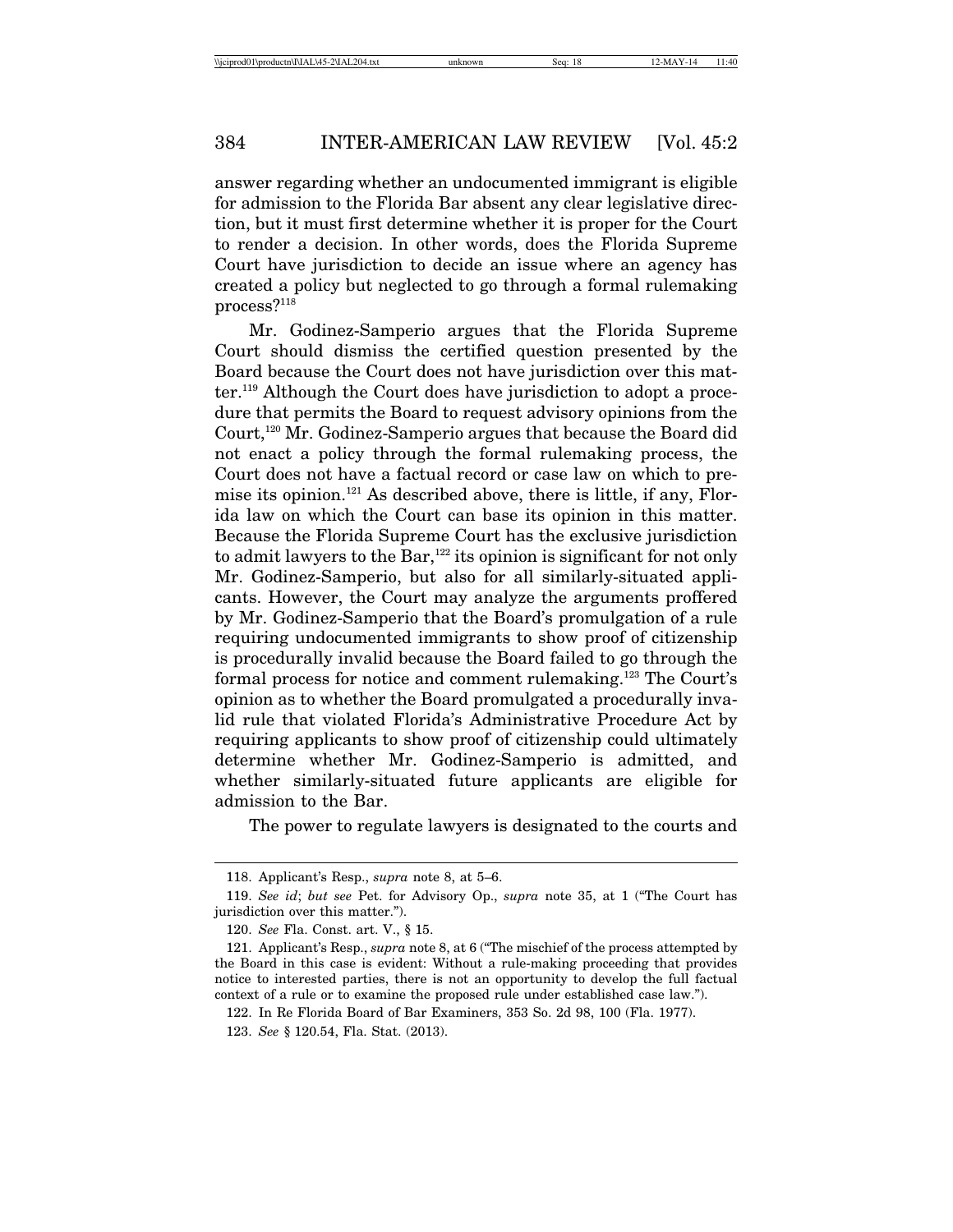is a constitutional mandate in Florida.<sup>124</sup> The Board "is an administrative arm of the Supreme Court of Florida created by the Court to handle matters relating to bar admission."125 The Board makes the ultimate recommendation to the Florida Supreme Court as to whether an applicant should be admitted to the bar.126 In addition to the Court's control over regulation of attorney practices, decisions made by the legislature influence the conduct of attorneys in Florida and the parameters by which they practice.127 Thus, had Florida enacted legislation pursuant to the exception in the PRWORA,<sup>128</sup> it would be binding on the Board's determination here as to whether Mr. Godinez-Samperio is eligible for admission to the Florida Bar.

The Board is an agency that falls under the definition provided by Section 120.52 of the Florida Statutes.<sup>129</sup> This statute provides a list of agencies that fit this definition of "officers or governmental entities if acting pursuant to powers other than those derived from the constitution."130 As the Board is an administrative "agency," it is subject to the Administrative Procedure Act's rule challenge proceedings and rulemaking requirements.<sup>131</sup>

Although the Board has been granted authority to regulate admission to the Florida Bar,<sup>132</sup> Mr. Godinez-Samperio contends that the Court retains the exclusive authority to promulgate rules under the Florida Constitution.<sup>133</sup> Therefore, Mr. Godinez-Samperio argues that the Board cannot promulgate a policy determination that undocumented immigrants must provide documentation that demonstrates that they are legal citizens as a prerequisite to admission to the Florida Bar, without having to go through a formal rulemaking process. $134$  In order for this argument to prevail, Mr. Godinez-Samperio must establish the follow-

126. *See id*.

130. *Id.*

132. *See* Fla. Bar. Admiss. R. 1–12.

133. *See* Fla. Const. art. V., § 15; *see also* Applicant's Resp., *supra* note 8, at 7–8 (quoting Fla. Bar Admiss. R. 1–12) ("Modifications to the rules require the filing of a petition with the Supreme Court of Florida and subsequent order by the order.").

134. *See* Applicant's Resp., *supra* note 8, at 12.

<sup>124.</sup> *See* Pet. of Fla. State Bar Ass'n, 186 So. 280, 285 (1938); *see also* Fla. Const. art. V., § 15.

<sup>125.</sup> Fla. Bar Admiss. R. 1–12.

<sup>127.</sup> Timothy P. Chinaris, *A Brief Overview of Lawyer Regulation in Florida*, SUNETHICS, http://www.sunethics.com/lawregoverview.htm (last visited Apr. 6, 2014). 128. *See* 8 U.S.C. § 1621(c) (2012).

<sup>129. § 120.52,</sup> Fla. Stat. (2013).

<sup>131.</sup> *See* Booker Creek Preservation, Inc. v. Pinellas Planning Council, 433 So. 2d 1306, 1307 (Fla. 2nd DCA 1983).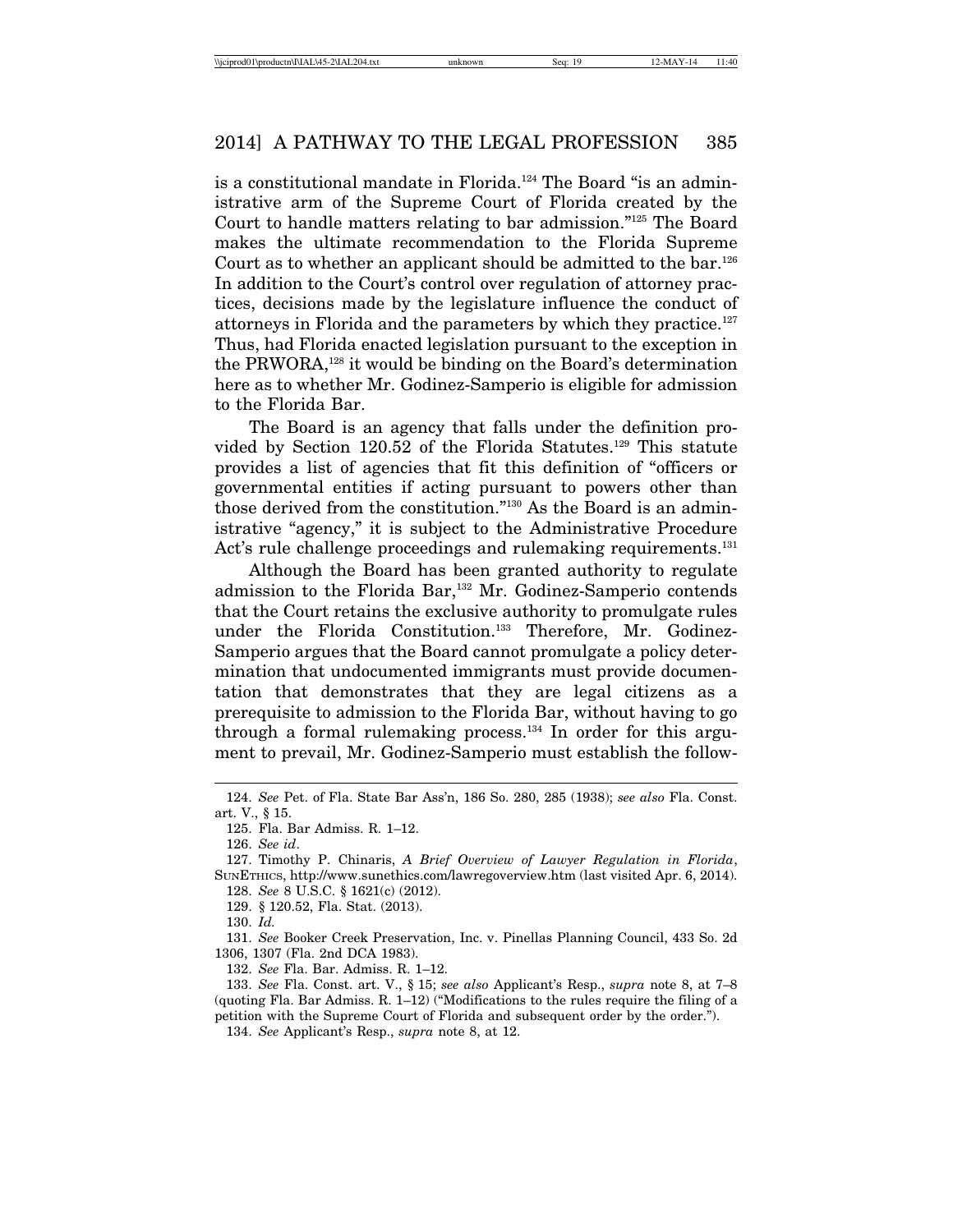ing: 1) that the policy of the Board is actually a rule such that a formal rulemaking proceeding is required for its promulgation; 2) that it is the province for the court and not the agency to decide whether undocumented immigrants are eligible for admission to the Florida Bar; and 3) that a certified question to the Court does not resolve this procedural flaw provided it actually does exist.

The history of Florida's Administrative Procedure Act is useful when determining whether this "policy" set forth by the Board is, or should be, subjected to the formal rulemaking process. In 1996, the Florida legislature adopted several amendments to the Florida Administrative Procedure Act ("APA").135 These amendments were put into effect in order to increase agency accountability by utilizing the formal rulemaking process, rather than through the promulgation of less formal policies.136 In response to the reliance on adjudication in informal policy making rather than formal rulemaking, the legislature has made clear that "[r]ulemaking is not a matter of agency discretion";137 agencies are now required to adopt their policies through rulemaking as soon as "feasible" and "practicable."138 In addition to strengthening remedies for those who can successfully argue that the agency should have gone through a formal rulemaking proceeding,<sup>139</sup> Florida's Administrative Procedure Act allows affected persons to petition the agency to initiate rulemaking for "an existing rule which the agency has not adopted by the rulemaking procedures or requirements [of the APA]."140 If an agency has failed to initiate a rulemaking where it is practicable and feasible, a court may determine that the agency abused its discretion.<sup>141</sup> Under current legislation, "rulemaking is presumed by statute to be feasible and practicable, placing the burden on the agency to prove that it is

<sup>135.</sup> *See* Wade L. Hopping et al., *Rulemaking Reforms and Nonrule Policies: A "Catch-22" for State Agencies?*, FLA. B.J., Mar. 1997, at 20, 21.

<sup>136.</sup> *See id*.

<sup>137. § 120.54(1)(</sup>a), Fla. Stat. (2013).

<sup>138.</sup> *Id*.

<sup>139.</sup> Cathy M. Sellers & Lawrence E. Sellers, Jr., *Nonrule Policy and the Legislative Preference for Rulemaking*, FLA. B.J., Jan. 2001, at 38, 38 ("Accordingly, in 1996 the legislature again addressed the rulemaking mandate as part of comprehensive revisions to the Administrative Procedure Act. This time, the legislature further restricted the agencies' ability to rely on nonrule policy in adjudicatory proceedings, added new provisions under which agency nonrule policies may be challenged, and imposed stringent penalties for an agency's failure to comply with the rulemaking mandate.").

<sup>140. § 120.54(7)(</sup>b), Fla. Stat. (2013).

<sup>141.</sup> *See* Hopping et al., *supra* note 135, at 25.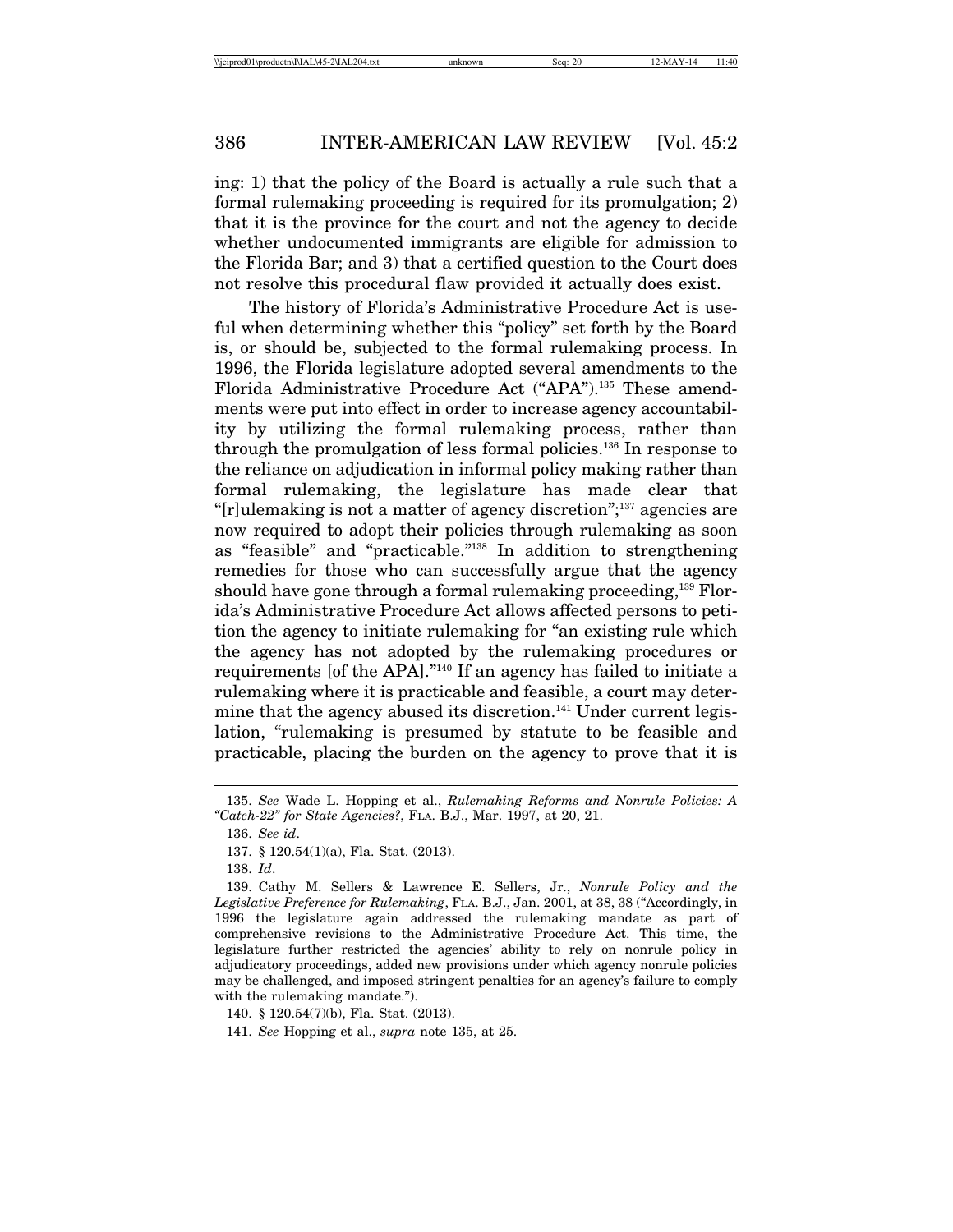not."142

Section 120.52 of the APA defines a rule as "an agency statement of general applicability that implements, interprets, or prescribes law or policy . . . ."143 This definition is broad so that even an announced policy that has not yet been adopted falls within the bounds of what is considered a rule.<sup>144</sup> The alleged "rule" announced by the Board is that proof of citizenship is a prerequisite for admissions to the Florida Bar.145 Based on the broad definition of a rule under the Florida Statutes,<sup>146</sup> it is likely that Mr. Godinez-Samperio will succeed in establishing that the Board has promulgated a rule in announcing its policy to deny admission to the Florida Bar to undocumented immigrants who cannot show proof of citizenship. The Court could quite easily determine that this is a statement made by an agency that has general applicability to future applicants to the Florida Bar and that it implements, interprets, or prescribes a law or policy. However, the Board argues that the requirement it imposed upon Mr. Godinez-Samperio to show proof of citizenship before being admitted to the Bar is merely a policy and not a rule, such that a formal rulemaking was not required under the APA.

The Board's policy here will fail, assuming Mr. Godinez-Samperio can successfully establish that it is in fact a rule, if the Board has invalidly exercised authority delegated to it by the legislature.147 Under Florida's APA, an invalid exercise of delegated authority occurs when:

(a) [t]he agency has materially failed to follow the applicable rulemaking procedures or requirements set forth in this chapter; (b) [t]he agency has exceeded it grant of rulemaking authority . . . ; (c) [t]he rule enlarges, modifies, or contravenes the specific provisions of law implemented  $\dots$ ; (d) [t]he rule is vague, fails to establish adequate standards for agency decisions, or vests unbridled discretion in the agency; [t]he rule is arbitrary or capricious  $\dots$ .<sup>148</sup>

In order for the Court to overturn it, Mr. Godinez-Samperio must demonstrate that the Board's policy to not admit him to the Florida Bar based on his legal status in the United States falls

<sup>142. § 120.54(1)(</sup>a), Fla. Stat. (2013).

<sup>143. § 120.52(16),</sup> Fla. Stat. (2013).

<sup>144.</sup> *See id*.

<sup>145.</sup> Applicant's Resp., *supra* note 8, at 9.

<sup>146. § 120.52(16),</sup> Fla. Stat. (2013).

<sup>147.</sup> *See* § 120.52(8), Fla. Stat. (2013).

<sup>148.</sup> *Id.*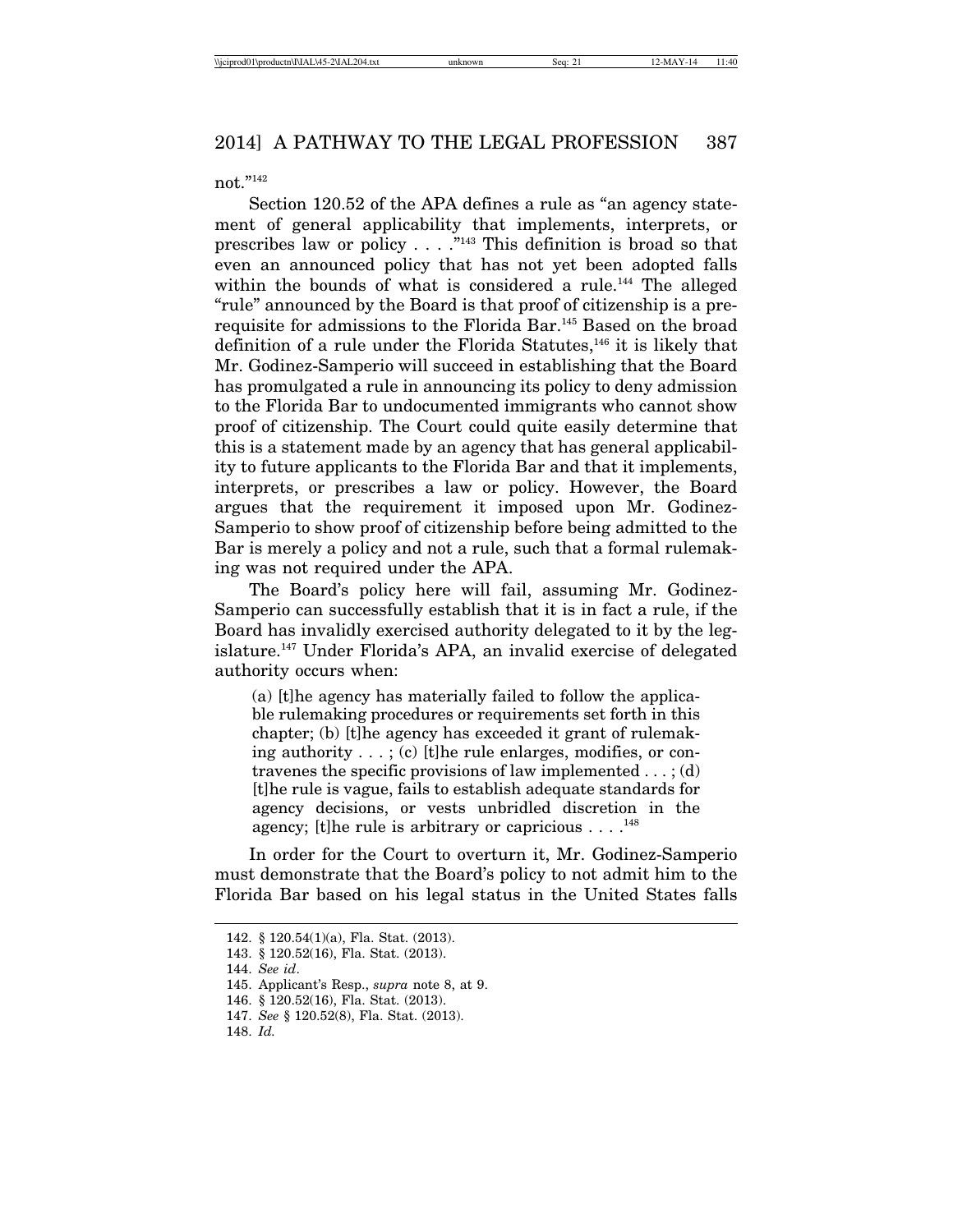into one of these categories. A party asserting that a statement made by an administrative agency constitutes an unadopted rule must prove that the statement is an unadopted rule by a preponderance of the evidence.<sup>149</sup> It is quite clear that Mr. Godinez-Samperio has argued that the agency has failed to follow these applicable rulemaking procedures in requiring him to show proof of his immigration status before being admitted to the Bar.150

Even though the APA strictly imposes the rulemaking requirement on agencies like the Board, the Board's determination that proof of citizenship is required as a prerequisite for being admitted to the Bar is a policy that escapes the general requirement. "An agency statement or policy is a rule if its effect requires compliance, creates certain rights while adversely affecting others, or otherwise has the direct and consistent effect of law."151 Proponents of Mr. Godinez-Samperio argue that this statement is actually a rule because it created or modified a preexisting rule.152 The Board has actually implemented a policy and not a rule in requiring information from bar applicants demonstrating their citizenship and immigration status. This is a policy because the requirement is an explanation of a rule that already exists in the Florida Bar Admission Rules. Interested parties, including Mr. Godinez-Samperio, were on notice of this implicit requirement. Although a notice and comment rulemaking would be required if the Board had promulgated a rule in requiring bar applicants to show their immigration status before being admitted, it is not required when the agency can demonstrate that they promulgated a policy that falls under the exception to the formal rulemaking proceedings requirement. This is demonstrated by the court's holding in *Jenkins*, where the court held that "procedures that are implicit and incidental to procedures otherwise explicitly provided for in a properly adopted rule or regulation do not require further codification by a further adopted rule or regulation."153 Here, the Board's policy falls under this category of being merely is inciden-

<sup>149.</sup> *See* § 120.56(1)(e), Fla. Stat. (2013).

<sup>150.</sup> Applicant's Resp., *supra* note 8, at 6–7.

<sup>151.</sup> Jenkins v. State, 855 So. 2d 1219, 1224 (Fla. 1st DCA 2003); *see also* Balsam v. Dep't of Health & Rehabilitative Servs., 452 So. 2d 976, 977–78 (Fla. 1st DCA 1984) (determining that an agency is a rule when it either requires compliance or creates rights and adversely affects others).

<sup>152.</sup> Br. of Dream Bar Ass'n, *supra* note 33, at 5.

<sup>153.</sup> *See Jenkins*, 855 So. 2d at 1228 (explaining that to hold otherwise and force these procedures that are incidental to properly promulgated procedures to go through proper rulemaking proceedings would be contrary to statutory intent and common sense).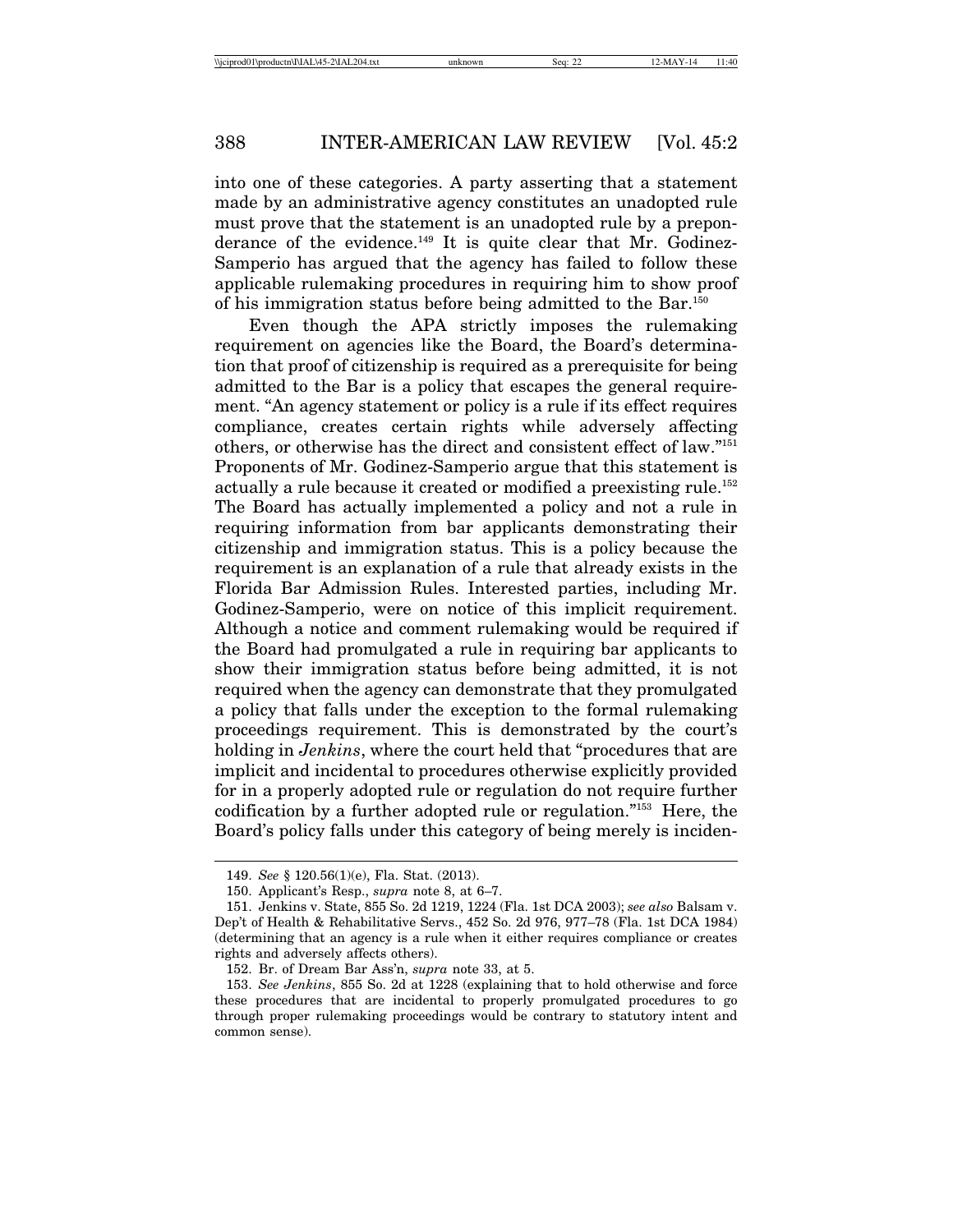tal to a previously promulgated rule. Therefore, the Court will likely accept the Board's policy determination that applicants to the Florida Bar must show proof of immigration status before being admitted.

Even if the Court does determine that this is a rule and not a policy, the success Mr. Godinez-Samperio may have in proffering the argument that the Board failed to adopt the "rule" through proper rulemaking proceedings, and the remedy he seeks and is entitled to under Florida's APA, is not entirely clear. Does he want the Florida Supreme Court to dismiss the action for lack of jurisdiction? If so, will the Board's policy then stand or be challenged in a subsequent action by the process provided for under the APA for challenging a rule?154

To challenge a rule, a person substantially affected by an unadopted agency statement of general applicability, including statements characterized as "policy," may seek an administrative determination that the statement should have been adopted as a rule.155 A petition is filed with the Division of Administrative Hearings alleging that the person is substantially affected by the statement, the statement meets the definition of a rule, and the agency has not adopted the statement as a rule.<sup>156</sup> The petition must include the text of the statement or describe the statement in sufficient detail to provide the agency with adequate notice of the agency statements that are being challenged.157 The initial burden is on the petitioner to prove that the statement meets the definition of a rule, and then the burden shifts to the agency to prove that rulemaking was not feasible or practical.158

In *Jenkins*, the court determined that where the agency failed to promulgate the rule properly, the appropriate remedy was "prohibiting an agency from relying on the unpromulgated rule or forcing the agency to go through the rule-making process."159 In addition to the constitutional grounds on which he challenges the rule, Mr. Godinez-Samperio may be entitled to a remedy under administrative law if he can successfully argue that the Board failed to comply with the requirements for a rulemaking.

<sup>154.</sup> *See* § 120.56(4)(a), Fla. Stat. (2013).

<sup>155.</sup> *See id.*

<sup>156.</sup> *See id.*

<sup>157.</sup> *See id.*

<sup>158.</sup> *See id.* at § 120.56(4)(b).

<sup>159.</sup> *Jenkins*, 855 So. 2d at 1230 (citing § 120.56(4)(e), Fla. Stat. (2011)).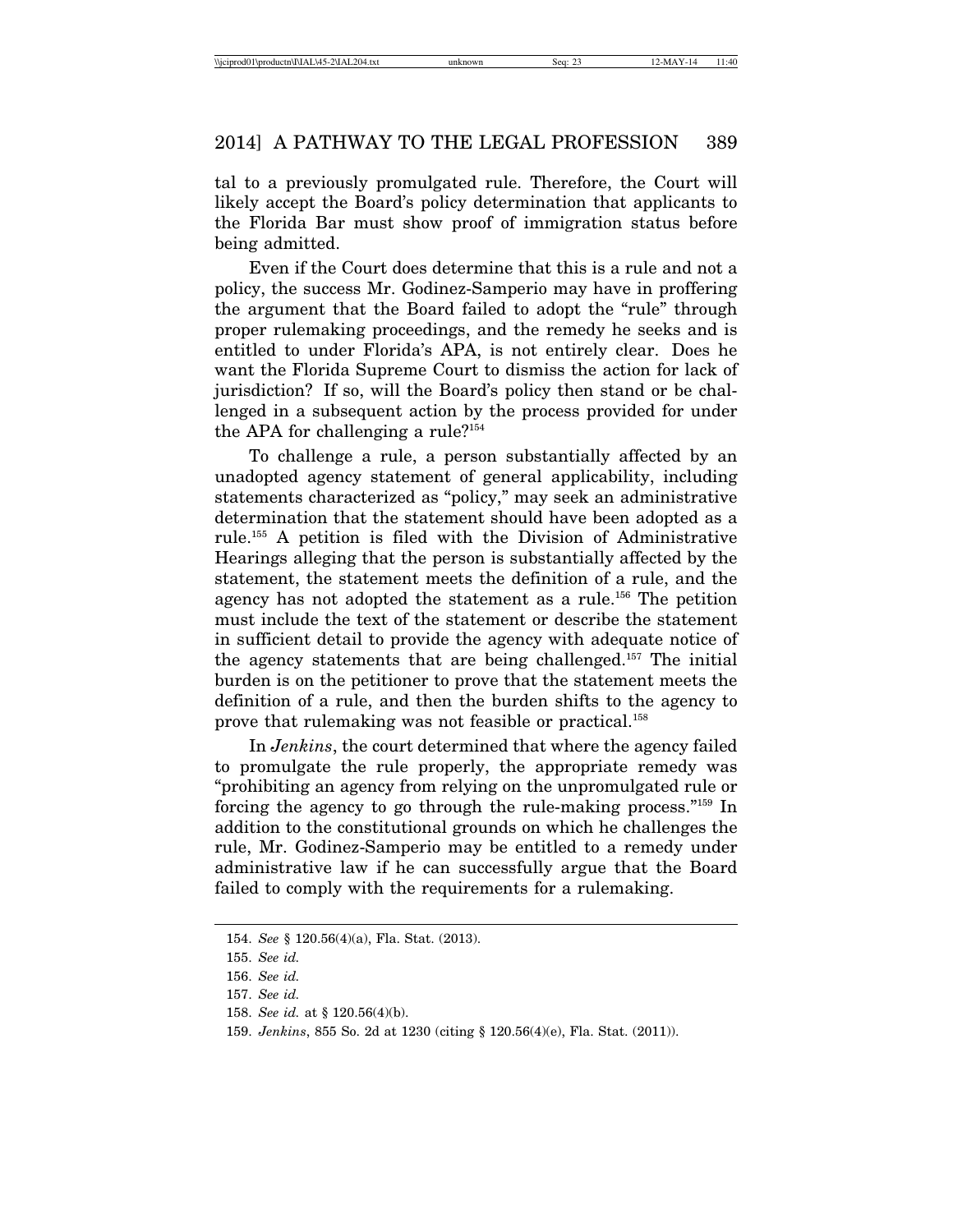#### PART V: CONSTITUTIONAL IMPLICATIONS AND PREDICTIONS

The issue before the Florida Supreme Court regarding Mr. Godinez-Samperio's case is different from other states' attempts to deal with the extension of rights to undocumented immigrants. At a basic level, this issue is different because of what it does *not* involve. It does not involve deportation, education, health care, welfare benefits, or any other area where states have attempted to act. It involves the issuance of a professional license to a hardworking and otherwise eligible applicant to the Florida Bar, at a time when there is controversial federal legislation that may support his eligibility for admission. This particular issue is not explicitly addressed in federal or state legislation in Florida because it does not arise often. The federal government has attempted to deal with the issuance of work permits to those who are in good standing in the United States, and it has tried to halt deportations of such individuals. The Supreme Court has expressed its view in *Plyler v. Doe*, that "children should not be punished because of their parents' decision to bring them to the United States illegally."160 The Florida Supreme Court faces the difficult task of deciding this matter with no guidance from U.S. courts or the legislature. If the Florida Supreme Court does reach the merits of the case, it will be forced to issue an opinion based on public policy considerations. In *Arizona v. United States*, the Court struck down Arizona's attempt to impose strict laws on undocumented immigrants.161 Mr. Godinez-Samperio cites the Supreme Court's opinion to demonstrate that federal law, such as the PRWORA, should not apply to the Court's opinion.162 In *Arizona*, the Court stated:

State law must also give way to federal law in at least two other circumstances. First, the States are precluded from regulating conduct in a field that Congress, acting within its proper authority, has determined must be regulated by its exclusive governance. . . The intent to displace state law altogether can be inferred from a framework of regulation 'so pervasive . . . that Congress left no room for the States to supplement it' or where there is a "federal interest . . . so dominant that the federal system will be assumed to preclude enforcement of state laws on the same subject" . . . .

<sup>160.</sup> Paulo Edmundo Ochoa, *Education Without Documentation: As Plyler Students Reach New Heights, Will Their Status Make Them Morally Unfit to Practice Law?*, 34 T. JEFFERSON L. REV. 411, 413 (2012) (citing Plyler v. Doe, 457 U.S. 202, 220 (1982)). 161. Arizona v. United States, 567 U.S. 1, (2012).

<sup>162.</sup> *See* Applicant's Mot. for Conclusion of Invest., *supra* note 50, at 11–12.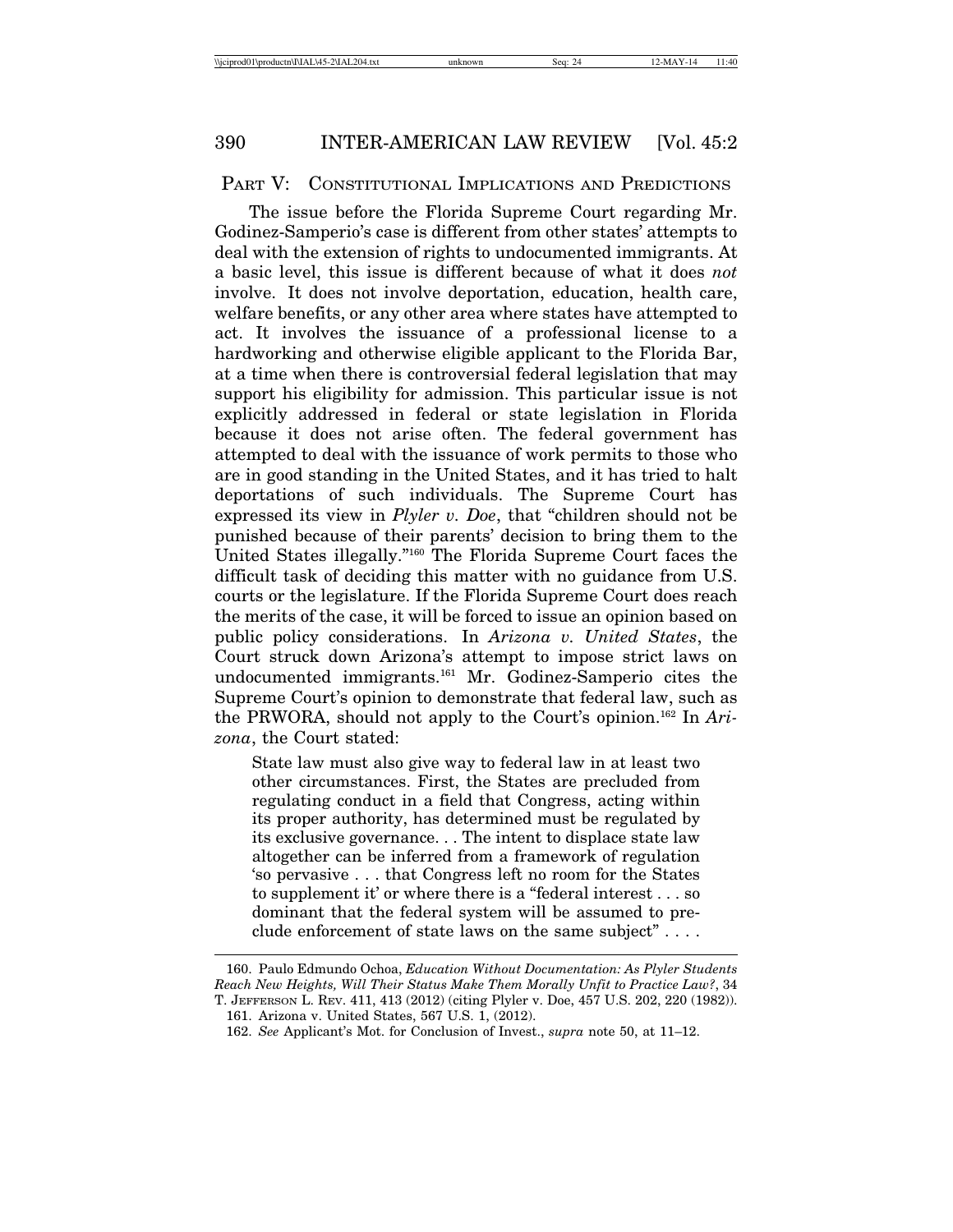Second, state laws are preempted when they conflict with federal law. . . . [But] [i]n preemption analysis, courts should assume that the historic police powers of the States' are not superseded "unless that was the clear and manifest purpose of Congress."163

Here, the Court will decide only whether Mr. Godinez-Samperio can be admitted to the Florida Bar. Although, as discussed above, a federal law does explicitly prohibit states from issuing professional licenses to ineligible undocumented immigrants, the Florida Supreme Court may still decide to decide that Mr. Godinez-Samperio can be admitted to the Florida Bar based on policy reasons and the fact that this decision is so narrowly tailored to a single individual.<sup>164</sup> There are several reasons why the Florida Supreme Court's decision here can be distinguished from cases where the rights of undocumented immigrants have been restricted or expanded based on a strict interpretation of a law or statute. First, the federal government's current stance on the rights of undocumented immigrants, as exemplified by President Obama's order implementing policies driving the DREAM Act, demonstrates a willingness to expand the substantive rights of undocumented immigrants who will positively impact American society. Second, Mr. Godinez-Samperio is the type of immigrant that we would not want to deport based on policy considerations; therefore, it will likely be much more difficult for the Florida Supreme Court to deny him the benefits of his hard work and life accomplishments.165

On January 29, 2013, President Obama pressured Congress to enact comprehensive immigration reform legislation that will affect eleven million undocumented immigrants, including Mr. Godinez-Samperio, currently living in the United States and place them on a "clear path to citizenship."166 He explained, "I'm here

<sup>163.</sup> *Arizona*, 567 U.S. at 6–7.

<sup>164.</sup> *See* discussion *supra*, Part III (A).

<sup>165.</sup> *See* Plyler, 457 U.S. at 207-08 (determining that a denial of basic education to undocumented immigrant children would be to deny them "the ability to live within the structure of our civic institution, and foreclose any realistic possibility that they will contribute in even the smallest way to the progress of our nation."); *see also* Thomas R. Ruge & Angela D. Iza, *Higher Education for Undocumented Students: The Case for Open Admission and in-State Tuition Rates for Students Without Lawful Immigration Status*, 15 IND. INT'L & COMP. L. REV. 257 (2005).

<sup>166.</sup> Mark Landler, *Obama Urges Speed on Immigration Plan, but Exposes Conflicts*, N.Y. TIMES, Jan. 29, 2013, at A1, *available at* http://www.nytimes.com/2013/ 01/30/us/politics/obama-issues-call-for-immigration-overhaul.html?emc=tnt&tnte mail1=y.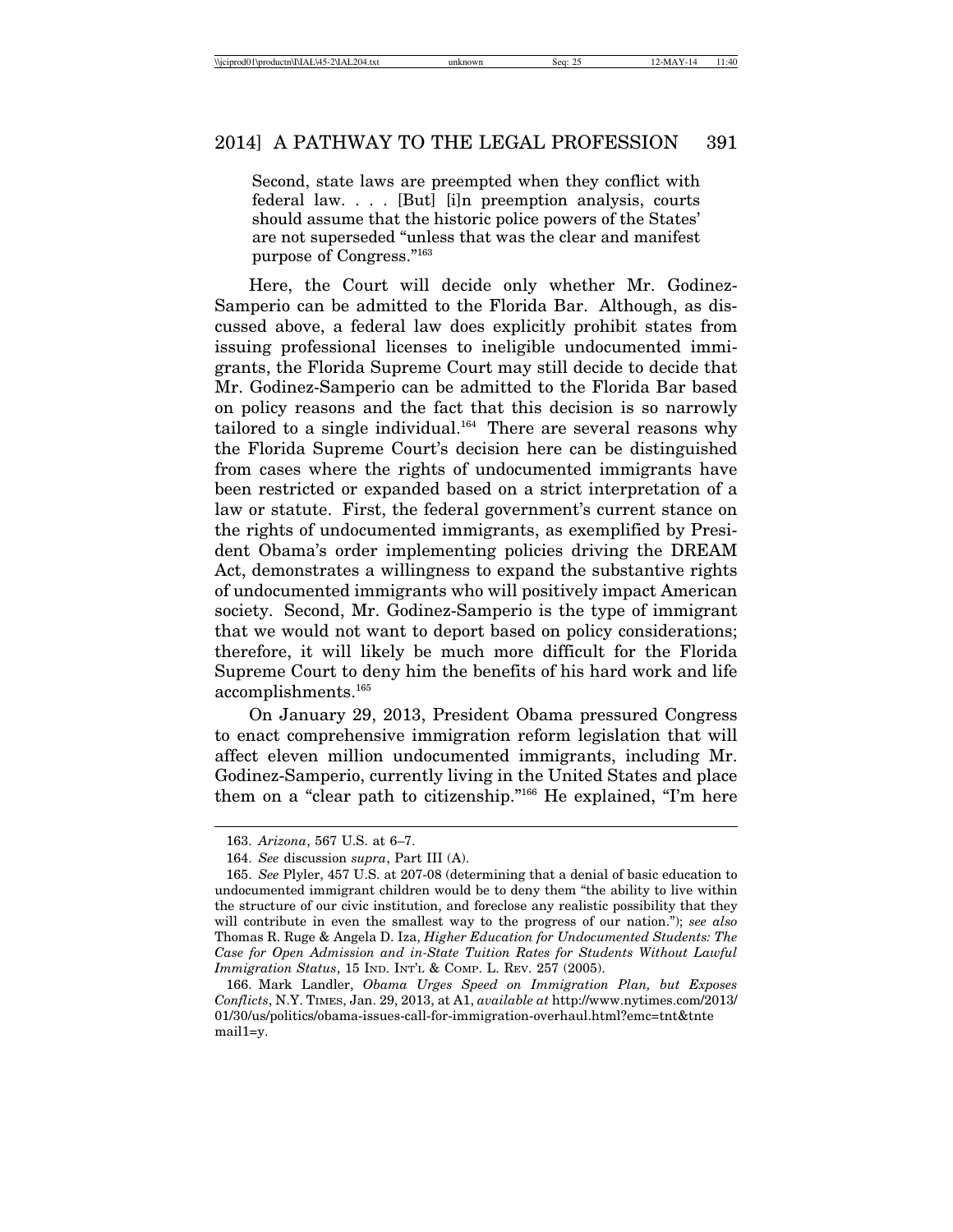because business leaders, faith leaders, labor leaders, law enforcement and leaders from both parties are coming together to say now is the time to find a better way to welcome striving, hopeful immigrants who will see America as the land of opportunity."<sup>167</sup> He went on to explain how immigrants have significantly improved the U.S. economy, have founded many small businesses and achieved great success in this country.168 He discussed the "brilliant students" who "earn degrees in the fields of the future," but may be forced to leave the country when they finish school.<sup>169</sup> Even though comprehensive immigration reform legislation has recently gained bipartisan support, President Obama announced that he would send his own specific measure for reforms to Congress and demand a vote if Congress does not write and agree on legislation quickly enough.170 Florida Republican Senator Marco Rubio stated that he was "concerned by the president's unwillingness to accept significant enforcement triggers before current undocumented immigrants can apply for a green card."171

Nevertheless, President Obama has placed his plan to overhaul current immigration legislation at the top of his agenda during his second term.172 In explaining his plans for immigration reform, he has stated that if an immigrant appropriately registers with authorities and pays back taxes from the time they arrived in the United States, they should expect to obtain legal status and eventually full citizenship.<sup>173</sup> It is quite evident that Mr. Godinez-Samperio falls within the class that President Obama and many members of Congress seek to protect with comprehensive immigration reform. He has successfully earned a law degree, no easy feat for any student, but especially one that had to overcome the obstacles Mr. Godinez-Samperio did as an undocumented immigrant. In fact, Mr. Godinez-Samperio applied, and was approved for, President Obama's deferred action program, which may actually enable him to be eligible to obtain a work permit.<sup>174</sup> Fortunately for Mr. Godinez-Samperio, the current U.S. President has

<sup>167.</sup> Wyler, *supra* note 112.

<sup>168.</sup> *Id.*

<sup>169.</sup> *Id*.

<sup>170.</sup> *Id*. (Republican support for President Obama's comprehensive immigration reforms seems to remain contingent upon first securing the United States' borders.) 171. *Id*. (internal quotation marks omitted).

<sup>172.</sup> *Id*.

<sup>173.</sup> Wyler, *supra* note 112.

<sup>174.</sup> Applicant's Notice of Filing Additional Info. and Mot. for Admission, *supra* note 80, at 1–2.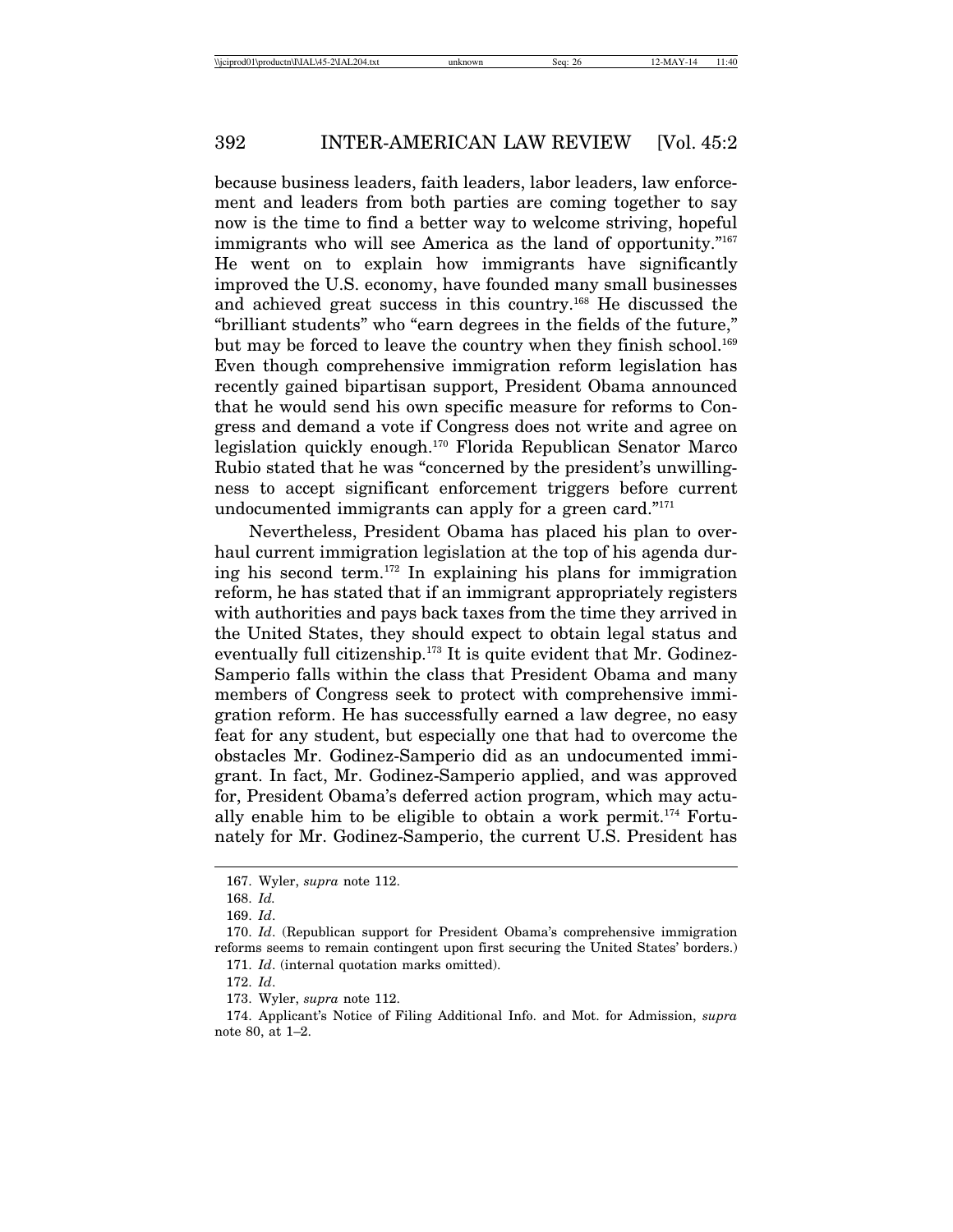clearly demonstrated that he will advocate for the continued success of immigrants in his position.

# PART VI: CONCLUSION: WHAT NOW?

Provided that Mr. Godinez-Samperio is successful in arguing that the Board improperly issued a policy determination without initiating a formal rulemaking procedure, it is unclear what remedy will suffice. Mr. Godinez-Samperio's challenge to the procedure of this certified question, as well as to its substance, is premised on the idea that he has worked hard in school, deserves to be given the right to practice law, and has complied with all of the Board's requests. Although it is arguable that the PRWORA does not apply to this context,<sup>175</sup> there is clear federal legislation that prohibits employers in the United States from hiring undocumented immigrants.<sup>176</sup> Thus, the question arises, once Mr. Godinez Samperio is admitted to the Florida Bar, what will be his next move? Will he limit his law practice to pro bono projects? Or will he be successful in arguing that President Obama's Executive Order allows him to secure a work permit for at least two years to practice law and gain any type of employment?177 Even better, will Mr. Godinez-Samperio be given a "pathway to citizenship" under a more comprehensive reform to the United States' immigration  $laws?$ <sup>178</sup>

In his motion, Mr. Godinez-Samperio argued, "it is clear that, under the terms of this new Executive Order, Mr. Godinez-Samperio is now prima facie eligible to attain both legal immigration status and work authorization here in the United States."179 Mr. Godinez-Samperio urges the Florida Supreme Court to use a similar case regarding this matter as supplemental authority.<sup>180</sup> There, the applicant concedes that there is federal legislation that would prohibit him from being employed after being admitted to the California Bar, but argues that this legislation does not prohibit him from being eligible for admission to the bar.<sup>181</sup> Here,

<sup>175.</sup> *See* Applicant's Mot. for Conclusion of Invest., *supra* note 50, at 8.

<sup>176.</sup> *See* 8 U.S.C. § 1324(a) (2012).

<sup>177.</sup> *See* Applicant's Mot. for Conclusion of Invest., *supra* note 50, at 13.

<sup>178.</sup> Julia Preston & Ashley Parker, *Immigration Hearings Set to Open in the House*, N.Y. TIMES, Feb. 4, 2013, at A14, *available at*, http://www.nytimes.com/2013/ 02/05/us/politics/immigration-hearings-set-to-open-in-the-house.html?emc=tnt&tnte mail1=y.

<sup>179.</sup> Applicant's Mot. for Conclusion of Invest., *supra* note 50, at 13–14.

<sup>180.</sup> *See id.*

<sup>181.</sup> Laird, *supra* note 5, at 54 (it was argued that if the applicant were to be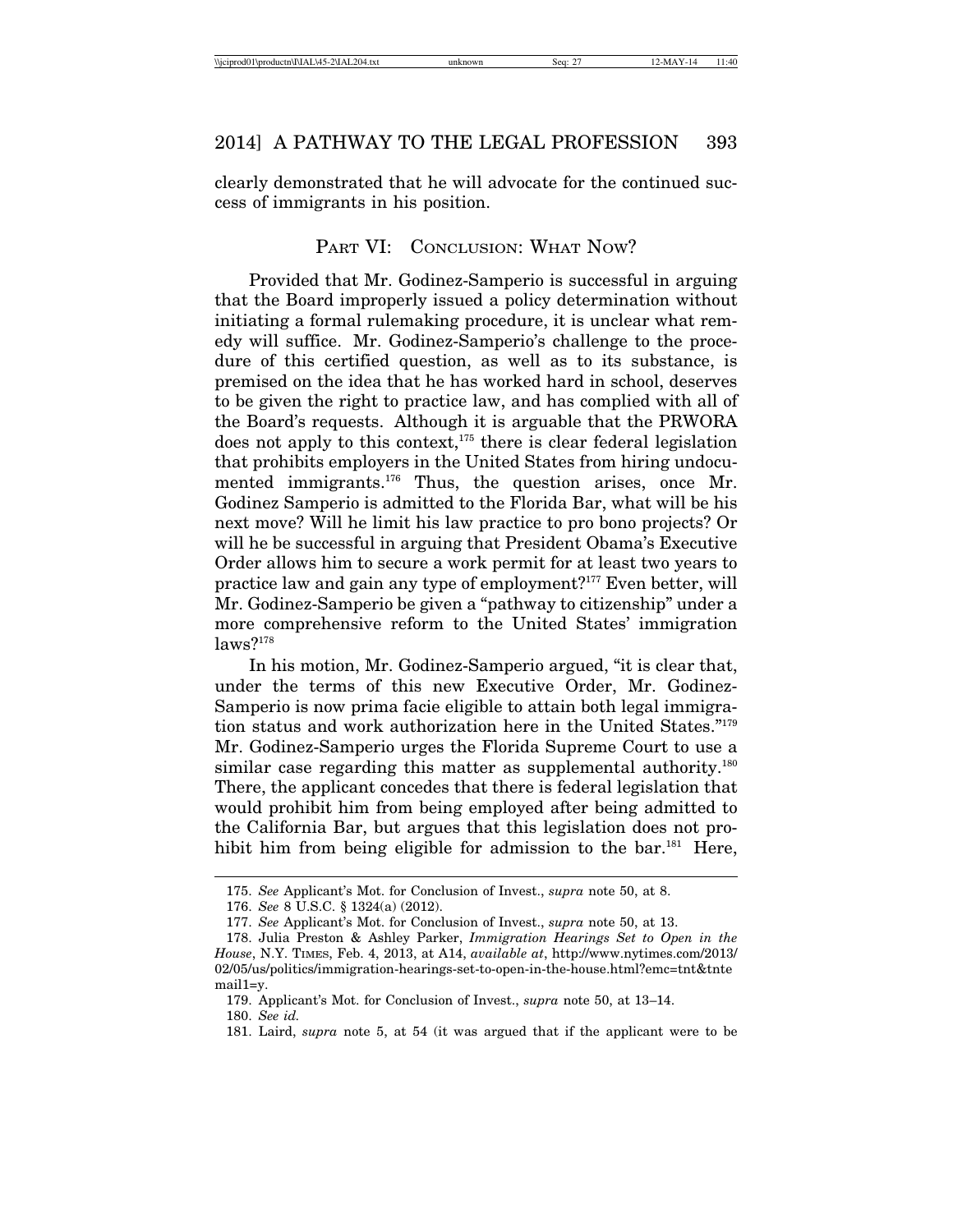however, the issue has not been briefed. The Court will either ignore the law that prohibits Mr. Godinez-Samperio's from gaining employment in the future when issuing its opinion, or the Court will use this as a basis for deeming him ineligible for admission to the Bar. It will be interesting to see if Mr. Godinez-Samperio concedes this same point, as the applicant did in California, or if he intends to further litigate the issue of employment if he is deemed eligible for admission to the Florida Bar. According to an article by Laird, Mr. Godinez-Samperio aspires to become an immigration human rights lawyer.<sup>182</sup> He stated, "I knew that I was going to have a lot of problems, but I always think to myself: I need to take one step at a time."183 For now, Mr. Godinez-Samperio says that he is just worried about being admitted to the Florida Bar.<sup>184</sup> Although the issue of employment after graduation seems to go hand-in-hand with his admission to the Florida Bar, neither Mr. Godinez-Samperio nor the Board have not explored the issue in the present litigation.

Even if the Court determines that the PRWORA and the IRCA are applicable here, precluding Mr. Godinez-Samperio from being eligible for a professional license to practice law, and from any opportunity for gainful employment in the United States, it is very likely that President Obama's immigration policies will be incorporated into comprehensive immigration reform. If such reforms are implemented, Mr. Godinez-Samperio will certainly be given a pathway to citizenship. That pathway means that any federal legislation that precludes him from being eligible for a license to practice law will no longer have that effect. For now, President Obama's Executive Order and the directive following has given Mr. Godinez-Samperio a chance to prolong his time in the United States without fear of deportation. However, his legal status has remained the same. The problem the Board saw with issuing Mr. Godinez-Samperio a professional license, and others similarly situated, is that they cannot show proof of citizenship. If the federal legislation is implemented, Mr. Godinez-Samperio will be able to demonstrate to the Board that he falls within the class of undocumented immigrants that President Obama is seeking to protect from immigration, and that his immigration status in the United

admitted to the California Bar, it "would pose a risk to the public because [the applicant] is not eligible to work in the United States.").

<sup>182.</sup> *Id.* at 57.

<sup>183.</sup> *Id*.

<sup>184.</sup> *Id.*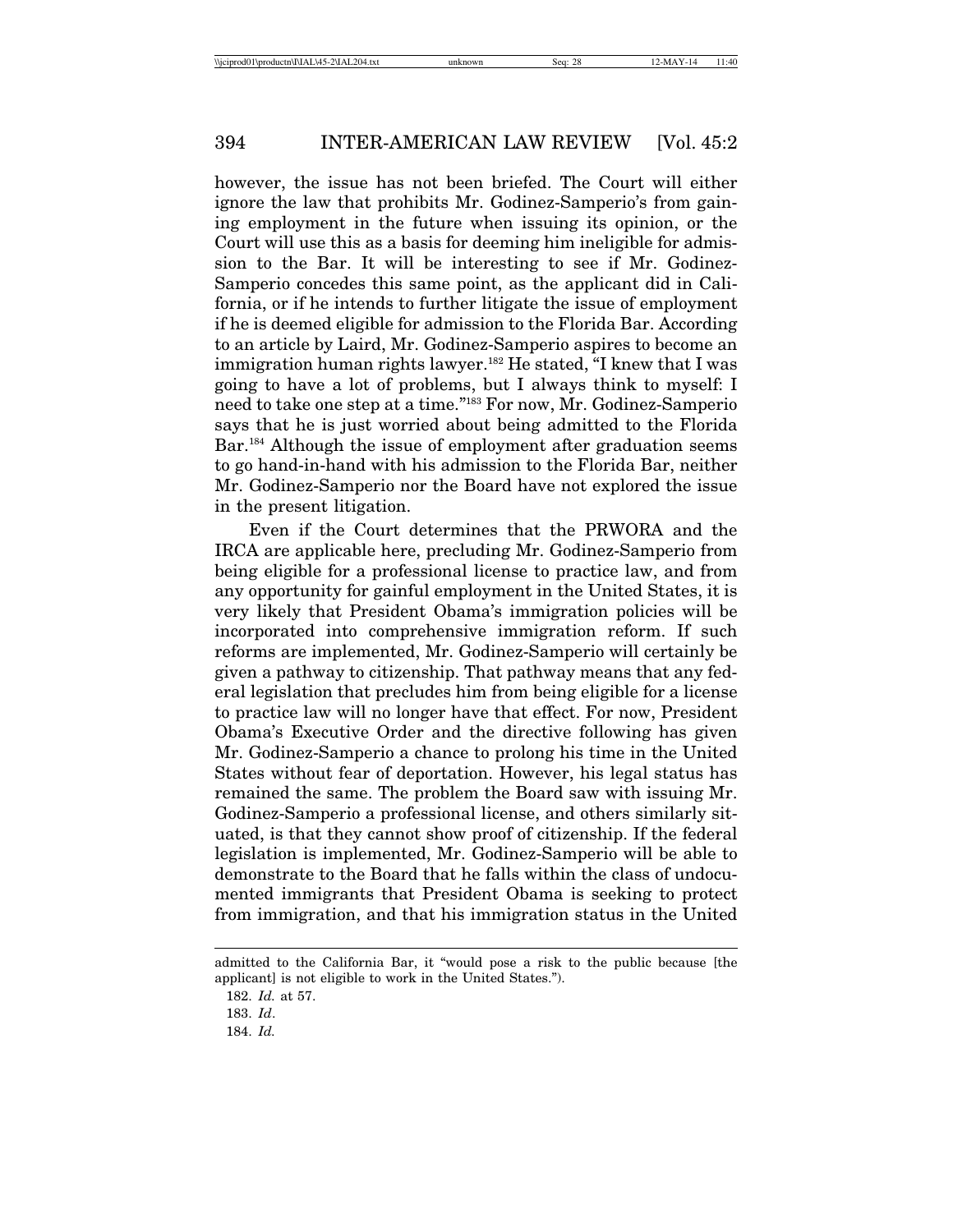States has changed. Thus, the procedural issues with the Board's policy that applicants must show proof of immigration status will be moot. Any applicant that is considered to be on this "pathway to citizenship" will likely be deemed eligible for admission to the Florida Bar.

Nevertheless, the Florida Supreme Court faces a difficult task in deciding this thorny matter. Federal legislation is conflicting, state legislation is silent or inapplicable, and there are no other jurisdictions that have decided this particular issue. However, given the extent of the numerous arguments proffered by both the Board and Mr. Godinez-Samperio and his supporters, as well as the sensitivity of this issue, it is likely that the Florida Supreme Court will render an opinion that is narrowly tailored to the issue of whether immigration status can be the basis of an applicant's denial for admission to the Florida Bar.